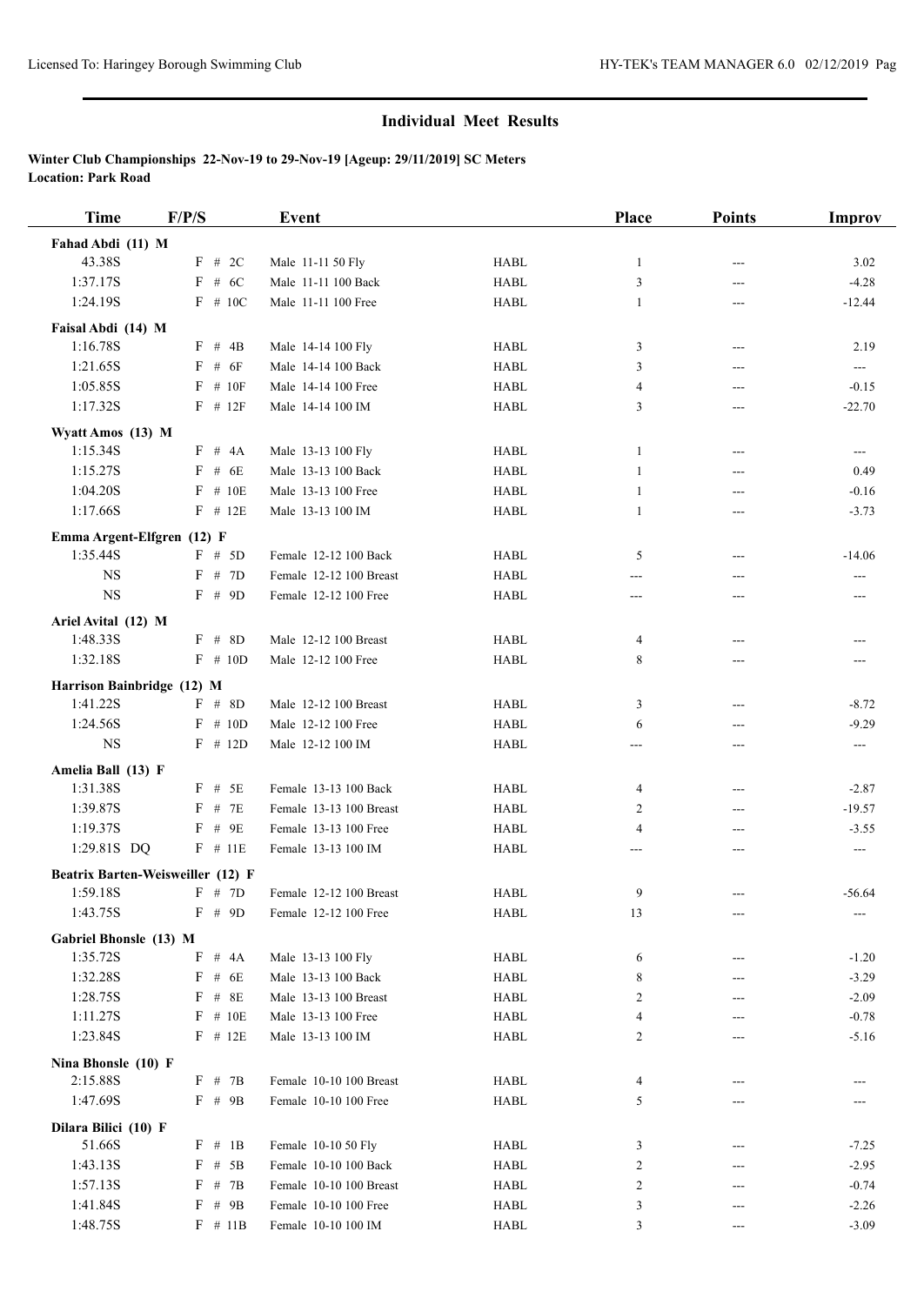| <b>Time</b>                       | F/P/S                | <b>Event</b>                                     |                            | Place          | <b>Points</b> | <b>Improv</b> |
|-----------------------------------|----------------------|--------------------------------------------------|----------------------------|----------------|---------------|---------------|
| Elif Bilici (12) F                |                      |                                                  |                            |                |               |               |
| 48.16S                            | F # 1D               | Female 12-12 50 Fly                              | <b>HABL</b>                | 9              | ---           | $-0.03$       |
| 1:33.61S                          | $F$ # 5D             | Female 12-12 100 Back                            | <b>HABL</b>                | $\overline{4}$ | ---           | $-2.64$       |
| 1:52.98S                          | F # 7D               | Female 12-12 100 Breast                          | <b>HABL</b>                | 7              | ---           | $-2.47$       |
| 1:28.31S                          | $F$ # 9D             | Female 12-12 100 Free                            | <b>HABL</b>                | 5              | ---           | $-1.98$       |
| 1:38.65S                          | $F$ # 11D            | Female 12-12 100 IM                              | <b>HABL</b>                | 5              | ---           | 10.84         |
| Bella Blacker (12) F              |                      |                                                  |                            |                |               |               |
| 48.00S                            | F # 1D               | Female 12-12 50 Fly                              | <b>HABL</b>                | 8              | $---$         | ---           |
| 1:38.77S                          | $F$ # 5D             | Female 12-12 100 Back                            | <b>HABL</b>                | 8              | ---           | ---           |
| <b>NS</b>                         | $F$ # 7D             | Female 12-12 100 Breast                          | <b>HABL</b>                | ---            | ---           | ---           |
| <b>NS</b>                         | $F$ # 9D             | Female 12-12 100 Free                            | <b>HABL</b>                | ---            | ---           | ---           |
| 1:37.82S                          | $F$ # 11D            | Female 12-12 100 IM                              | <b>HABL</b>                | 4              | ---           | $-4.36$       |
| Rosie Boardman (16) F             |                      |                                                  |                            |                |               |               |
| 1:18.66S                          | $F$ # 3D             | Female 16 & Over 100 Fly                         | <b>HABL</b>                | 3              | ---           | 1.76          |
| 1:29.00S                          | $F$ # 7H             | Female 16 & Over 100 Breast                      | <b>HABL</b>                | 4              | $---$         | 1.85          |
| 1:10.47S                          | F # 9H               | Female 16 & Over 100 Free                        | <b>HABL</b>                | 4              | ---           | 1.75          |
| 1:18.34S                          | $F$ # 11H            | Female 16 & Over 100 IM                          | <b>HABL</b>                | 4              | ---           | 0.15          |
| Rodge Bolansoy (9) M              |                      |                                                  |                            |                |               |               |
| 1:09.07S                          | F # 2A               | Male 9 & Under 50 Fly                            | <b>HABL</b>                | 3              | ---           | ---           |
| X 2:19.55S                        | # $6A$<br>$_{\rm F}$ | Male 9 & Under 100 Back                          | <b>HABL</b>                | ---            | ---           |               |
| 2:02.57S                          | $F$ # 10A            | Male 9 & Under 100 Free                          | <b>HABL</b>                | 3              | ---           |               |
| X 2:17.28S                        | $F$ # 12A            | Male 9 & Under 100 IM                            | <b>HABL</b>                | ---            | $---$         |               |
|                                   |                      |                                                  |                            |                |               |               |
| Elsie Bonfield (11) F<br>1:57.03S | $F$ # 7C             | Female 11-11 100 Breast                          | <b>HABL</b>                | 9              |               |               |
| 1:32.43S                          | $F$ # 9C             | Female 11-11 100 Free                            | <b>HABL</b>                | 8              | ---<br>---    | ---           |
| 1:47.06S                          | $F$ # 11C            | Female 11-11 100 IM                              | <b>HABL</b>                | 6              | ---           | $-2.47$       |
|                                   |                      |                                                  |                            |                |               |               |
| Sophia Bratchell-Owens (11) F     |                      |                                                  |                            |                |               |               |
| 54.91S<br>1:45.75S                | F # 1C<br>$F$ # 5C   | Female 11-11 50 Fly                              | <b>HABL</b>                | 6              | ---           | ---           |
| 2:02.62S                          | F # 7C               | Female 11-11 100 Back<br>Female 11-11 100 Breast | <b>HABL</b><br><b>HABL</b> | 6              | ---           |               |
| 1:40.42S                          | F<br>$#$ 9C          | Female 11-11 100 Free                            | <b>HABL</b>                | 11<br>11       | ---<br>$---$  |               |
| 1:51.45S                          | $F$ # 11C            | Female 11-11 100 IM                              | <b>HABL</b>                | 7              |               | ---           |
|                                   |                      |                                                  |                            |                |               |               |
| Joel Briars-Coan (11) M           |                      |                                                  |                            |                |               |               |
| 1:06.38S DQ                       | $F$ # 2C             | Male 11-11 50 Fly                                | <b>HABL</b>                | ---            |               |               |
| 1:55.62S                          | $F$ # 6C             | Male 11-11 100 Back                              | <b>HABL</b>                | 8              |               |               |
| 2:01.91S DQ                       | $F$ # 8C             | Male 11-11 100 Breast                            | HABL                       | ---            | ---           |               |
| 1:40.59S                          | $F$ # 10C            | Male 11-11 100 Free                              | <b>HABL</b>                | 7              |               |               |
| $_{\rm NS}$                       | $F$ # 12C            | Male 11-11 100 IM                                | HABL                       | ---            |               |               |
| Anton Brinkmann (12) M            |                      |                                                  |                            |                |               |               |
| 57.09S                            | F # 2D               | Male 12-12 50 Fly                                | <b>HABL</b>                | 8              |               |               |
| 1:44.42S                          | $F$ # 6D             | Male 12-12 100 Back                              | HABL                       | 8              |               |               |
| 2:04.65S                          | $F$ # 8D             | Male 12-12 100 Breast                            | <b>HABL</b>                | 9              | ---           |               |
| 1:51.69S                          | $F \# 10D$           | Male 12-12 100 Free                              | <b>HABL</b>                | 10             | ---           |               |
| 1:57.78S                          | $F$ # 12D            | Male 12-12 100 IM                                | <b>HABL</b>                | 6              |               |               |
| Cerys Buchanan (13) F             |                      |                                                  |                            |                |               |               |
| <b>NS</b>                         | $F$ # 5E             | Female 13-13 100 Back                            | <b>HABL</b>                |                | ---           |               |
| <b>NS</b>                         | $F$ # 9E             | Female 13-13 100 Free                            | HABL                       |                |               |               |
| <b>NS</b>                         | $F$ # 11E            | Female 13-13 100 IM                              | HABL                       | ---            |               |               |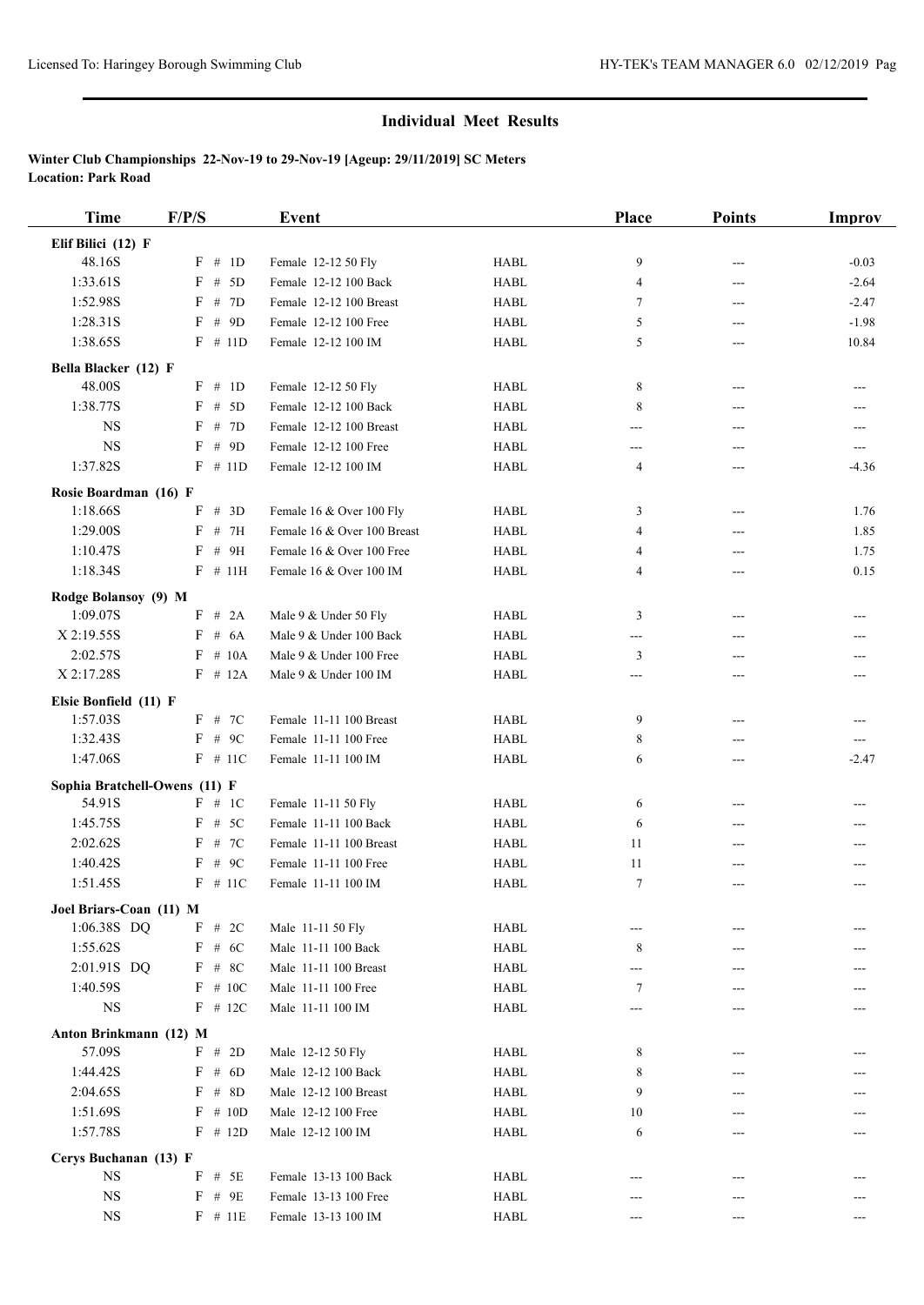| <b>Time</b>                            | F/P/S              | Event                     |             | Place | <b>Points</b> | <b>Improv</b>  |
|----------------------------------------|--------------------|---------------------------|-------------|-------|---------------|----------------|
| Erin Callard (12) F                    |                    |                           |             |       |               |                |
| 42.97S                                 | F # 1D             | Female 12-12 50 Fly       | <b>HABL</b> | 6     | $---$         | $-7.83$        |
| 1:49.16S DQ                            | $F$ # 5D           | Female 12-12 100 Back     | <b>HABL</b> | ---   |               | ---            |
| Elia Caravati-Pringle (13) M           |                    |                           |             |       |               |                |
| 1:31.00S                               | $F \# 4A$          | Male 13-13 100 Fly        | <b>HABL</b> | 4     | $---$         | $-3.44$        |
| 1:23.85S                               | $F$ # 6E           | Male 13-13 100 Back       | <b>HABL</b> | 4     | ---           | 2.12           |
| 1:37.31S                               | $F$ # 8E           | Male 13-13 100 Breast     | <b>HABL</b> | 6     | ---           | 0.20           |
| 1:12.19S                               | $F$ # 10E          | Male 13-13 100 Free       | <b>HABL</b> | 6     | ---           | $-1.22$        |
| 1:26.63S                               | $F$ # 12E          | Male 13-13 100 IM         | <b>HABL</b> | 6     | ---           | 2.97           |
| Matteo Caravati-Pringle (16) M         |                    |                           |             |       |               |                |
| 1:07.24S                               | F # 4D             | Male 16 & Over 100 Fly    | <b>HABL</b> | 4     | $---$         | 0.66           |
| 1:06.06S                               | $F$ # 6H           | Male 16 & Over 100 Back   | <b>HABL</b> | 3     | ---           | 1.23           |
| 1:17.87S                               | # 8H<br>$_{\rm F}$ | Male 16 & Over 100 Breast | <b>HABL</b> | 3     | ---           | 2.86           |
| 1:01.31S                               | $F$ # 10H          | Male 16 & Over 100 Free   | <b>HABL</b> | 4     | ---           | 2.68           |
| 1:05.64S                               | $F$ # 12H          | Male 16 & Over 100 IM     | <b>HABL</b> | 3     | $---$         | 0.09           |
| 2:23.97S                               | $F$ # 14A          | Male 16 & Over 200 IM     | <b>HABL</b> | 4     | ---           | 3.10           |
|                                        |                    |                           |             |       |               |                |
| <b>Bodie Carley (11) F</b><br>1:41.94S | $F$ # 9C           | Female 11-11 100 Free     | <b>HABL</b> | 13    | ---           | $-2.76$        |
|                                        |                    |                           |             |       |               |                |
| <b>Megan Carley (13) F</b>             |                    |                           |             |       |               |                |
| 1:36.02S                               | $F$ # 9E           | Female 13-13 100 Free     | <b>HABL</b> | 11    | $---$         | $-0.56$        |
| Isobel Carter (12) F                   |                    |                           |             |       |               |                |
| 42.68S                                 | F # 1D             | Female 12-12 50 Fly       | <b>HABL</b> | 5     | ---           | $-3.27$        |
| 1:21.03S                               | $F$ # 9D           | Female 12-12 100 Free     | <b>HABL</b> | 2     | ---           | $-14.25$       |
| Selena Charalambous (10) F             |                    |                           |             |       |               |                |
| 41.07S                                 | F # 1B             | Female 10-10 50 Fly       | <b>HABL</b> | 1     | ---           | $-1.82$        |
| 1:33.38S                               | $F$ # 5B           | Female 10-10 100 Back     | <b>HABL</b> | 1     | ---           | $-4.55$        |
| <b>NS</b>                              | # $7B$<br>F        | Female 10-10 100 Breast   | <b>HABL</b> | ---   | ---           | $\overline{a}$ |
| <b>NS</b>                              | $F$ # 9B           | Female 10-10 100 Free     | <b>HABL</b> | ---   | ---           | $\sim$ $\sim$  |
| 1:30.34S                               | $F$ # 11B          | Female 10-10 100 IM       | <b>HABL</b> | 1     | $---$         | $-2.28$        |
| Emilio Christofis (12) M               |                    |                           |             |       |               |                |
| 50.66S                                 | F # 2D             | Male 12-12 50 Fly         | <b>HABL</b> | 7     |               | 3.81           |
| 1:36.67S                               | $F \# 6D$          | Male 12-12 100 Back       | <b>HABL</b> | 6     | ---           | $-1.93$        |
| 1:50.75S                               | $F$ # 8D           | Male 12-12 100 Breast     | HABL        | 7     |               | $-4.41$        |
| 1:22.85S                               | $F$ # 10D          | Male 12-12 100 Free       | <b>HABL</b> | 4     |               | $-1.55$        |
| 1:39.75S                               | $F$ # 12D          | Male 12-12 100 IM         | <b>HABL</b> | 4     | ---           | $-16.38$       |
| Rosa Clare (13) F                      |                    |                           |             |       |               |                |
| 1:36.12S                               | F # 3A             | Female 13-13 100 Fly      | HABL        | 3     |               | $-13.32$       |
| 1:28.41S                               | $F$ # $5E$         | Female 13-13 100 Back     | HABL        | 3     | ---           | $-0.75$        |
| 1:38.50S                               | $F$ # 7E           | Female 13-13 100 Breast   | <b>HABL</b> | 1     | ---           | $-1.88$        |
| 1:16.24S                               | $F$ # 9E           | Female 13-13 100 Free     | HABL        | 2     |               | $-5.83$        |
| 1:28.37S                               | $F$ # 11E          | Female 13-13 100 IM       | HABL        | 2     | ---           | 0.41           |
|                                        |                    |                           |             |       |               |                |
| Aimee Clarke (12) F                    |                    |                           |             |       |               |                |
| 47.66S                                 | $F \# 1D$          | Female 12-12 50 Fly       | HABL        | 7     |               | $-6.35$        |
| 1:47.13S                               | F # 5D             | Female 12-12 100 Back     | HABL        | 12    | ---           | $-23.94$       |
| 1:44.26S                               | F # 7D             | Female 12-12 100 Breast   | HABL        | 3     | ---           | $-3.50$        |
| 1:31.38S                               | $F$ # 9D           | Female 12-12 100 Free     | HABL        | 8     | ---           | $-29.63$       |
| 1:42.88S                               | $F \# 11D$         | Female 12-12 100 IM       | HABL        | 6     | ---           | $-0.38$        |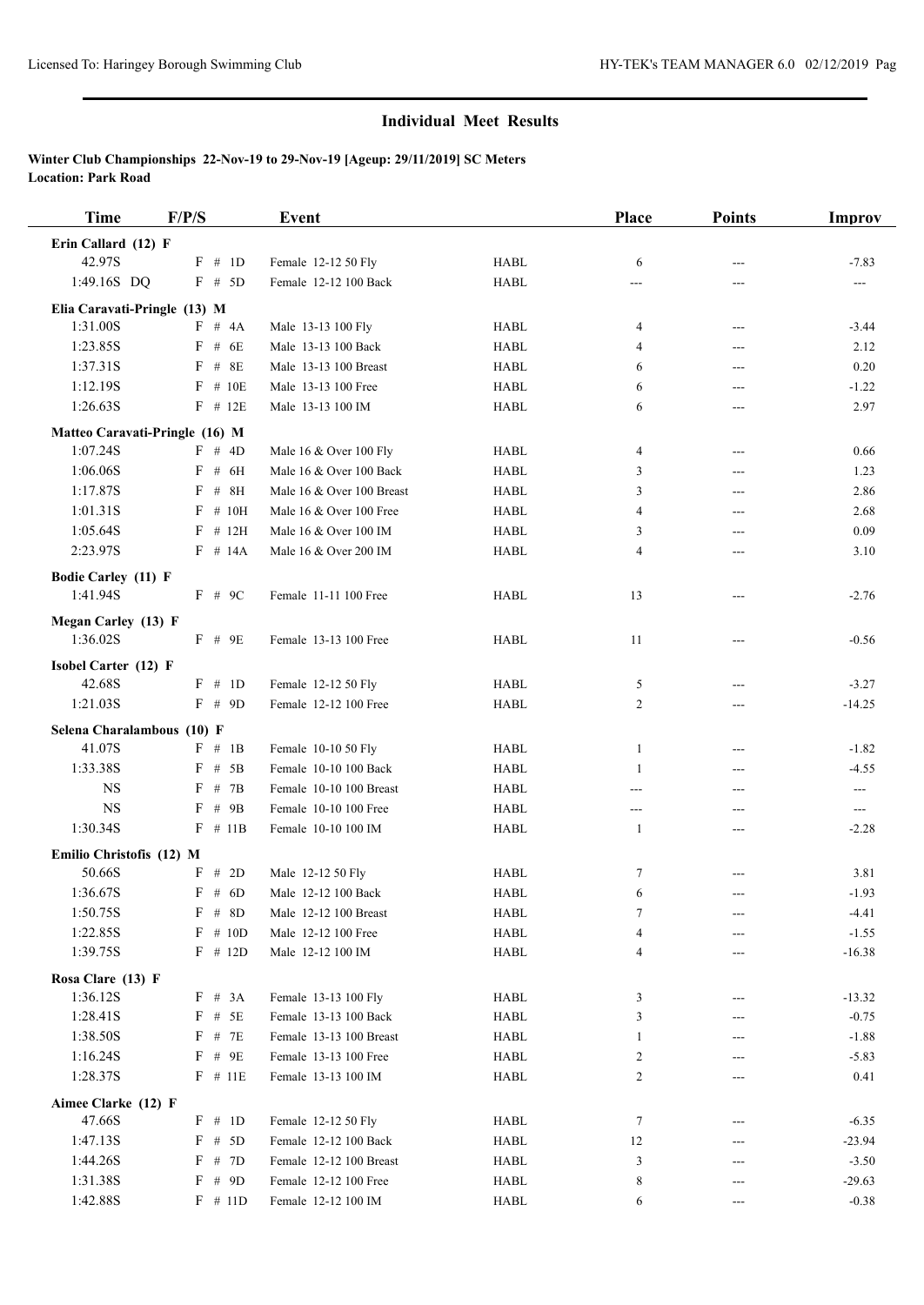| <b>Time</b>                     | F/P/S                  | <b>Event</b>                |             | Place  | <b>Points</b> | Improv      |
|---------------------------------|------------------------|-----------------------------|-------------|--------|---------------|-------------|
| Rosa Clarke (12) F              |                        |                             |             |        |               |             |
| 1:45.09S                        | $F$ # 5D               | Female 12-12 100 Back       | <b>HABL</b> | 10     | ---           | $---$       |
| 1:52.75S                        | F # 7D                 | Female 12-12 100 Breast     | <b>HABL</b> | 6      | ---           | $-25.45$    |
| 1:31.68S                        | $F$ # 9D               | Female 12-12 100 Free       | <b>HABL</b> | 9      | ---           | $-20.74$    |
| Thomas Clayton (12) M           |                        |                             |             |        |               |             |
| 43.62S                          | F # 2D                 | Male 12-12 50 Fly           | <b>HABL</b> | 3      | $---$         | 1.96        |
| 1:40.00S                        | $\mathbf{F}$<br># $6D$ | Male 12-12 100 Back         | <b>HABL</b> | 7      | $---$         | $-3.48$     |
| 1:56.66S                        | $F$ # 8D               | Male 12-12 100 Breast       | <b>HABL</b> | 8      | ---           | 10.27       |
| 1:38.81S                        | $F \# 10D$             | Male 12-12 100 Free         | <b>HABL</b> | 9      | $---$         | 7.84        |
| 1:42.31S                        | $F$ # 12D              | Male 12-12 100 IM           | <b>HABL</b> | 5      | ---           | 6.37        |
|                                 |                        |                             |             |        |               |             |
| Emily Clement (10) F            |                        |                             |             |        |               |             |
| 58.00S                          | F # 1B                 | Female 10-10 50 Fly         | <b>HABL</b> | 6      | ---           | ---         |
| 1:48.03S                        | $F$ # 5B               | Female 10-10 100 Back       | <b>HABL</b> | 3      | $---$         |             |
| 2:06.12S                        | $F$ # 7B               | Female 10-10 100 Breast     | <b>HABL</b> | 3      | ---           | ---         |
| 1:40.59S                        | $F$ # 9B               | Female 10-10 100 Free       | <b>HABL</b> | 2      | ---           |             |
| 1:50.74S                        | $F$ # 11B              | Female 10-10 100 IM         | <b>HABL</b> | 4      | ---           | ---         |
| Lauren Emma Clement (12) F      |                        |                             |             |        |               |             |
| 49.61S                          | F # 1D                 | Female 12-12 50 Fly         | <b>HABL</b> | 11     | ---           | $-3.36$     |
| 1:47.56S DQ                     | $F$ # 5D               | Female 12-12 100 Back       | <b>HABL</b> | $---$  | ---           | ---         |
| 1:53.37S                        | F # 7D                 | Female 12-12 100 Breast     | <b>HABL</b> | 8      | $---$         | ---         |
| 1:38.70S                        | $F$ # 9D               | Female 12-12 100 Free       | <b>HABL</b> | 12     | ---           | ---         |
| 1:48.44S                        | $F$ # 11D              | Female 12-12 100 IM         | <b>HABL</b> | 9      | ---           |             |
| Soul Coppin (9) M               |                        |                             |             |        |               |             |
| <b>NS</b>                       | $F$ # $8A$             | Male 9 & Under 100 Breast   | <b>HABL</b> | $---$  | $---$         | ---         |
| <b>NS</b>                       | $F$ # 10A              | Male 9 & Under 100 Free     | <b>HABL</b> | ---    | ---           |             |
| <b>NS</b>                       | $F$ # 12A              | Male 9 & Under 100 IM       | <b>HABL</b> | ---    | ---           |             |
| Beatrice Cox (16) F             |                        |                             |             |        |               |             |
| 1:38.75S                        | F # 3D                 | Female 16 & Over 100 Fly    | <b>HABL</b> | 5      | ---           | ---         |
| 1:33.60S                        | $F$ # 5H               | Female 16 & Over 100 Back   | <b>HABL</b> | 5      | ---           | 3.14        |
| <b>NS</b>                       | $F$ # 7H               | Female 16 & Over 100 Breast | <b>HABL</b> | ---    | ---           | ---         |
| <b>NS</b>                       | F # 9H                 | Female 16 & Over 100 Free   | <b>HABL</b> | $---$  |               | ---         |
| 1:30.62S                        | $F$ # 11H              | Female 16 & Over 100 IM     | <b>HABL</b> | 5      | ---           | 1.02        |
|                                 |                        |                             |             |        |               |             |
| Elinor Creme (14) F<br>1:42.14S | $F \# 3B$              | Female 14-14 100 Fly        | HABL        | 5      |               |             |
| 1:29.38S                        | $F$ # 5F               | Female 14-14 100 Back       | HABL        | 4      | ---           | ---<br>3.86 |
| 1:51.00S                        | $F$ # $7F$             | Female 14-14 100 Breast     |             |        |               |             |
| 1:19.35S                        | $F$ # 9F               | Female 14-14 100 Free       | HABL        | 4      | ---           | 1.59        |
| 1:30.83S                        | $F$ # 11F              | Female 14-14 100 IM         | HABL        | 4<br>5 |               | 1.56        |
|                                 |                        |                             | HABL        |        | ---           | $-2.33$     |
| Leah Creme (14) F               |                        |                             |             |        |               |             |
| 1:35.25S                        | $F$ # 3B               | Female 14-14 100 Fly        | <b>HABL</b> | 4      |               | $-7.91$     |
| 1:31.75S                        | $F$ # 5F               | Female 14-14 100 Back       | HABL        | 5      | ---           | 0.01        |
| 1:43.31S                        | $F$ # $7F$             | Female 14-14 100 Breast     | HABL        | 3      | ---           | 0.24        |
| 1:21.62S                        | $F$ # $9F$             | Female 14-14 100 Free       | HABL        | 5      | ---           | 0.63        |
| 1:30.81S                        | $F$ # 11F              | Female 14-14 100 IM         | <b>HABL</b> | 4      | $---$         | $-4.55$     |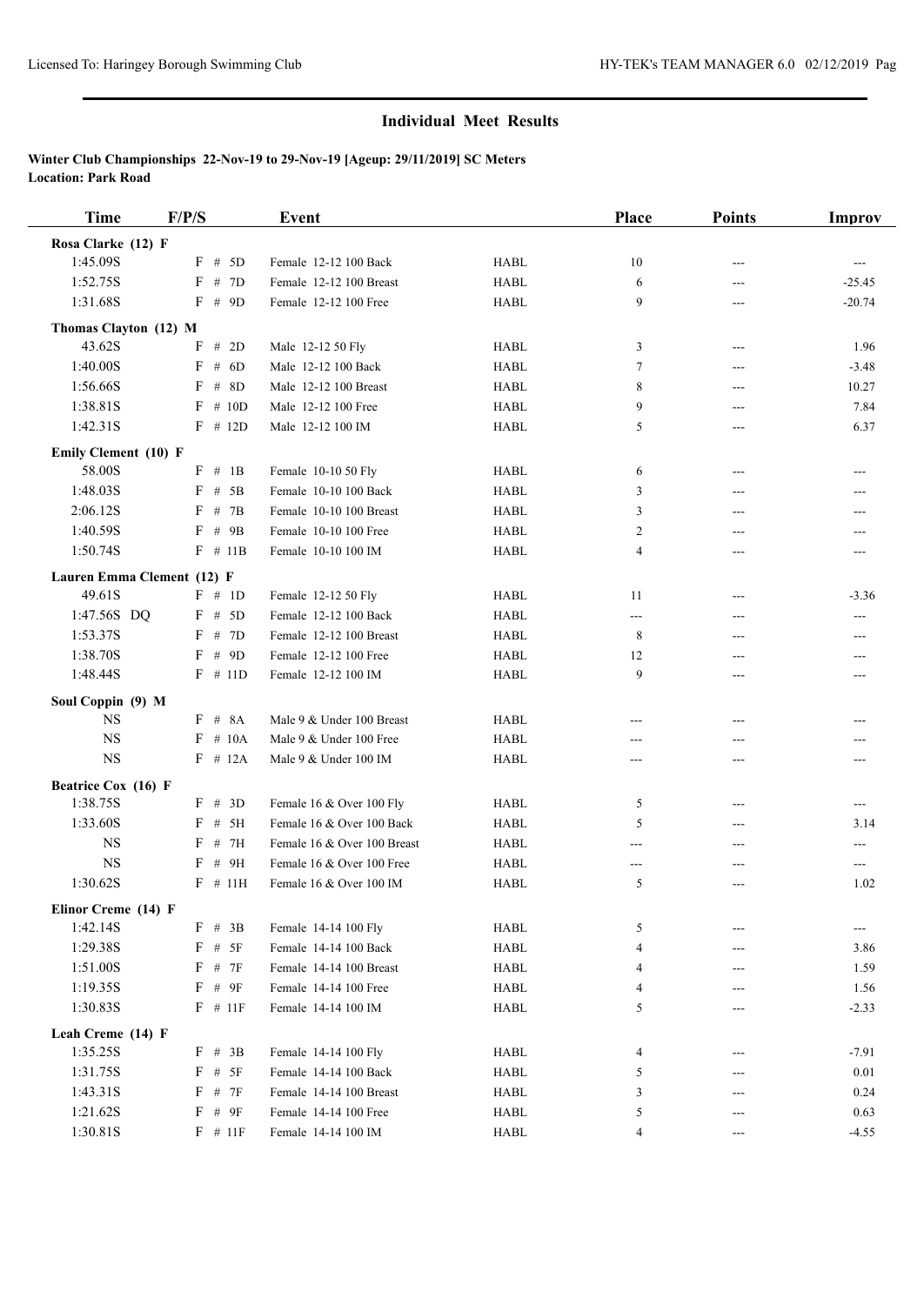| <b>Time</b>                   | F/P/S       | Event                   |             | Place          | <b>Points</b> | <b>Improv</b>       |
|-------------------------------|-------------|-------------------------|-------------|----------------|---------------|---------------------|
| Gareth Davies (15) M          |             |                         |             |                |               |                     |
| 58.87S                        | $F$ # 4C    | Male 15-15 100 Fly      | <b>HABL</b> | 1              | ---           | 0.01                |
| 1:04.89S                      | # $6G$<br>F | Male 15-15 100 Back     | <b>HABL</b> | $\mathbf{1}$   | ---           | $-1.21$             |
| 1:13.18S                      | $F$ # 8G    | Male 15-15 100 Breast   | <b>HABL</b> | 1              | $---$         | $-1.68$             |
| 56.87S                        | $F \# 10G$  | Male 15-15 100 Free     | <b>HABL</b> | 1              | ---           | $-0.02$             |
| 1:05.31S                      | $F$ # 12G   | Male 15-15 100 IM       | <b>HABL</b> | 1              | ---           | $-2.53$             |
| Berk Demir (9) M              |             |                         |             |                |               |                     |
| 1:02.28S                      | F # 2A      | Male 9 & Under 50 Fly   | <b>HABL</b> | 2              | $---$         | 1.78                |
| 1:59.12S                      | $F$ # 6A    | Male 9 & Under 100 Back | <b>HABL</b> | 2              | ---           | ---                 |
| 1:41.50S                      | $F \# 10A$  | Male 9 & Under 100 Free | <b>HABL</b> | 1              | ---           | $---$               |
| Marnie Donaldson-Davis (12) F |             |                         |             |                |               |                     |
| 1:08.07S DQ                   | F # 1D      | Female 12-12 50 Fly     | <b>HABL</b> | ---            | $---$         | ---                 |
| $_{\rm NS}$                   | $F$ # 5D    | Female 12-12 100 Back   | <b>HABL</b> | ---            | ---           |                     |
| 1:59.60S                      | $F \# 9D$   | Female 12-12 100 Free   | <b>HABL</b> | 14             | ---           | $---$               |
|                               |             |                         |             |                |               |                     |
| Luke Ellingham (15) M         |             |                         |             |                |               |                     |
| 1:12.57S                      | F # 4C      | Male 15-15 100 Fly      | <b>HABL</b> | 3              | $---$         | $-2.29$             |
| 1:15.28S                      | $F$ # 6G    | Male 15-15 100 Back     | <b>HABL</b> | $\overline{4}$ | ---           | $-1.24$             |
| 1:19.83S                      | $F$ # 8G    | Male 15-15 100 Breast   | <b>HABL</b> | 3              | ---           | $-1.84$             |
| 1:03.88S                      | $F \# 10G$  | Male 15-15 100 Free     | <b>HABL</b> | 3              | ---           | $-1.50$             |
| 1:14.19S                      | $F$ # 12G   | Male 15-15 100 IM       | <b>HABL</b> | 3              | ---           | $-3.31$             |
| Lola Emms Bonder (13) F       |             |                         |             |                |               |                     |
| 1:50.13S                      | $F$ # 7E    | Female 13-13 100 Breast | <b>HABL</b> | 6              | ---           | $-5.46$             |
| 1:23.75S                      | F # 9E      | Female 13-13 100 Free   | <b>HABL</b> | 9              | ---           | $---$               |
| <b>NS</b>                     | $F$ # 11E   | Female 13-13 100 IM     | <b>HABL</b> | ---            | ---           | ---                 |
| Elena Eyres (13) F            |             |                         |             |                |               |                     |
| <b>NS</b>                     | F # 3A      | Female 13-13 100 Fly    | <b>HABL</b> | ---            | ---           | ---                 |
| 1:37.34S                      | $F$ # 5E    | Female 13-13 100 Back   | <b>HABL</b> | 7              | ---           | 0.06                |
| $_{\rm NS}$                   | # 7E<br>F   | Female 13-13 100 Breast | <b>HABL</b> | ---            | ---           | ---                 |
| <b>NS</b>                     | $F$ # 9E    | Female 13-13 100 Free   | <b>HABL</b> | ---            | ---           | $\qquad \qquad - -$ |
| 1:35.72S                      | $F$ # 11E   | Female 13-13 100 IM     | <b>HABL</b> | 5              | ---           | $-0.92$             |
| Luca Fabbrani-Fearon (11) M   |             |                         |             |                |               |                     |
| 50.07S DQ                     | F # 2C      | Male 11-11 50 Fly       | <b>HABL</b> | ---            | $---$         | $---$               |
| 1:33.75S                      | $F \# 6C$   | Male 11-11 100 Back     | HABL        | 1              | ---           | $-2.88$             |
| 1:41.34S                      | $F$ # 8C    | Male 11-11 100 Breast   | HABL        | 1              |               |                     |
| 1:24.71S                      | $F$ # 10C   | Male 11-11 100 Free     | HABL        | $\overline{2}$ |               | ---                 |
| 1:33.47S                      | $F$ # 12C   | Male 11-11 100 IM       | <b>HABL</b> | 1              |               | $-6.49$             |
| Khai Fairbairn (10) F         |             |                         |             |                |               |                     |
| 58.66S                        | F # 1B      | Female 10-10 50 Fly     | HABL        | 7              |               |                     |
| 1:59.13S DQ                   | F # 5B      | Female 10-10 100 Back   | HABL        |                |               |                     |
| $_{\rm NS}$                   | $F$ # 9B    | Female 10-10 100 Free   | <b>HABL</b> | ---            | ---           | ---                 |
|                               |             |                         |             |                |               |                     |
| Adriana Fazzani (12) F        |             |                         |             |                |               |                     |
| 38.57S                        | $F \# 1D$   | Female 12-12 50 Fly     | HABL        | 1              |               | $-3.09$             |
| 1:36.62S                      | F # 5D      | Female 12-12 100 Back   | <b>HABL</b> | 6              |               | 6.10                |
| 1:36.57S                      | F # 7D      | Female 12-12 100 Breast | HABL        | 2              | ---           | $-1.96$             |
| 1:21.03S                      | F # 9D      | Female 12-12 100 Free   | HABL        | 2              |               | 2.59                |
| 1:34.37S                      | $F \# 11D$  | Female 12-12 100 IM     | <b>HABL</b> | 2              | ---           | 6.20                |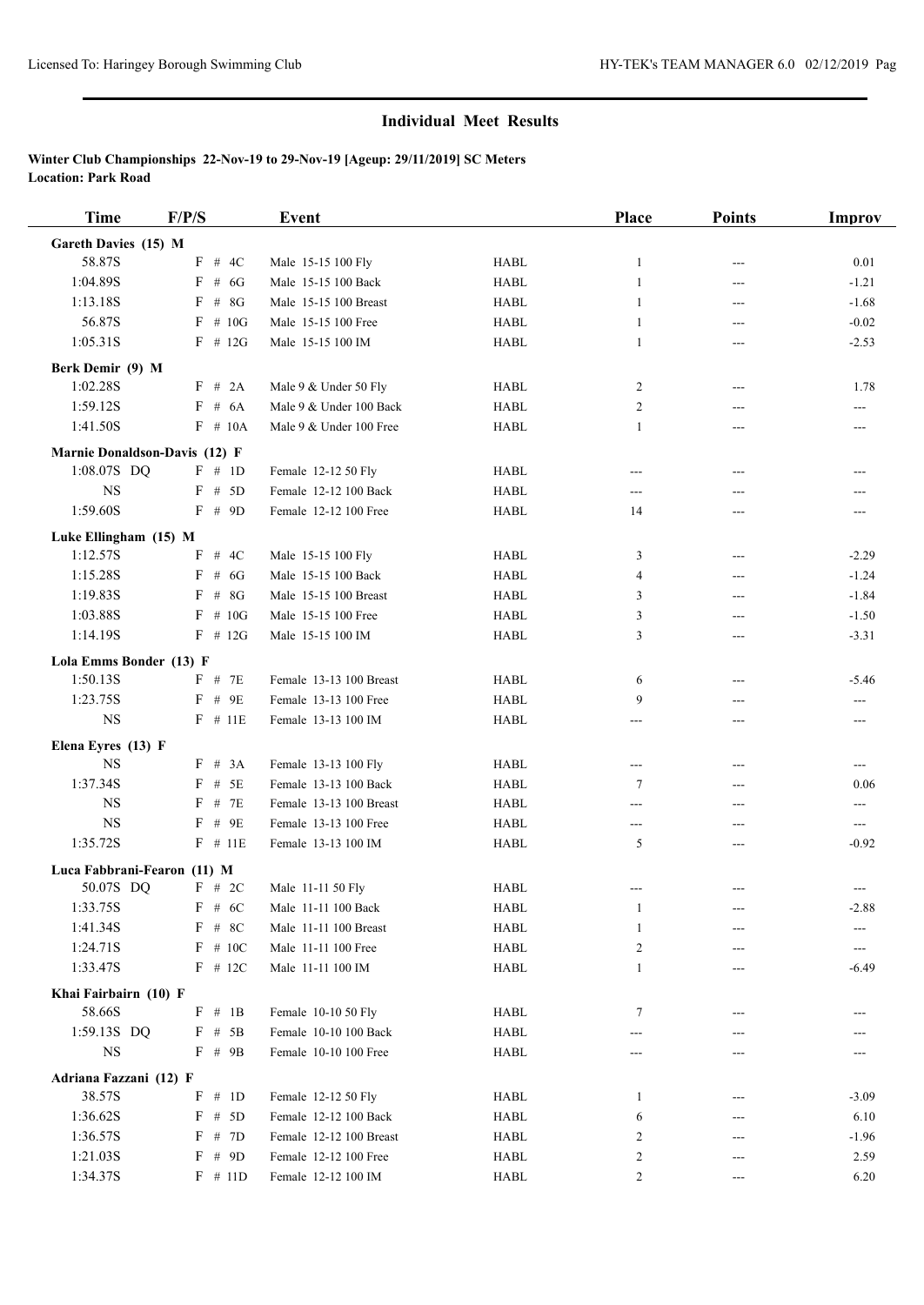| <b>Time</b>                              | F/P/S       | Event                       |             | Place          | <b>Points</b> | <b>Improv</b>                       |
|------------------------------------------|-------------|-----------------------------|-------------|----------------|---------------|-------------------------------------|
| Isabella Floriani (11) F                 |             |                             |             |                |               |                                     |
| 1:39.22S                                 | # 7C<br>F   | Female 11-11 100 Breast     | <b>HABL</b> | 2              | ---           | $-5.97$                             |
| 1:16.81S                                 | F<br># $9C$ | Female 11-11 100 Free       | <b>HABL</b> | 2              | ---           | $-0.55$                             |
| 1:33.86S                                 | $F$ # 11C   | Female 11-11 100 IM         | <b>HABL</b> | 3              | $---$         | 1.68                                |
| Emma Frais (16) F                        |             |                             |             |                |               |                                     |
| 1:32.97S                                 | $F$ # 7H    | Female 16 & Over 100 Breast | <b>HABL</b> | 5              | $---$         | $-1.47$                             |
| 1:11.35S                                 | $F$ # 9H    | Female 16 & Over 100 Free   | <b>HABL</b> | 5              | ---           | $-1.37$                             |
|                                          |             |                             |             |                |               |                                     |
| Shakil Giordani (17) M                   | # $4D$<br>F |                             |             | $\mathbf{1}$   |               |                                     |
| 58.53S<br>1:03.00S                       | F<br># 6H   | Male 16 & Over 100 Fly      | <b>HABL</b> |                | ---           | 1.69                                |
|                                          |             | Male 16 & Over 100 Back     | <b>HABL</b> | 1              | $---$         | 6.10                                |
| 1:17.94S                                 | # $8H$<br>F | Male 16 & Over 100 Breast   | <b>HABL</b> | $\overline{4}$ | $---$         | 0.66                                |
| 54.19S                                   | # 10H<br>F  | Male 16 & Over 100 Free     | <b>HABL</b> | 1              | ---           | 1.55                                |
| 1:02.72S                                 | $F$ # 12H   | Male 16 & Over 100 IM       | <b>HABL</b> | 1              | ---           | 2.91                                |
| 2:19.81S                                 | $F \# 14A$  | Male 16 & Over 200 IM       | <b>HABL</b> | 1              | ---           | 7.77                                |
| Ocean Goddard (13) F                     |             |                             |             |                |               |                                     |
| <b>NS</b>                                | F # 3A      | Female 13-13 100 Fly        | HABL        | ---            | $---$         | ---                                 |
| <b>NS</b>                                | $F$ # 5E    | Female 13-13 100 Back       | <b>HABL</b> | ---            | ---           | ---                                 |
| <b>NS</b>                                | F<br># 7E   | Female 13-13 100 Breast     | <b>HABL</b> | ---            | ---           | ---                                 |
| <b>NS</b>                                | F<br># 9E   | Female 13-13 100 Free       | <b>HABL</b> | ---            | ---           | ---                                 |
| $_{\rm NS}$                              | $F$ # 11E   | Female 13-13 100 IM         | <b>HABL</b> | $---$          | ---           | $---$                               |
| Steven Gomez Maya (9) M                  |             |                             |             |                |               |                                     |
| 57.25S                                   | F # 2A      | Male 9 & Under 50 Fly       | <b>HABL</b> | 1              | ---           | $-4.37$                             |
| 1:53.25S                                 | $F \# 6A$   | Male 9 & Under 100 Back     | <b>HABL</b> | $\mathbf{1}$   | ---           | $\sim$ $\sim$                       |
| 2:05.35S                                 | # 8A<br>F   | Male 9 & Under 100 Breast   | <b>HABL</b> | 1              | ---           | $-32.81$                            |
| 1:43.09S                                 | F<br># 10A  | Male 9 & Under 100 Free     | <b>HABL</b> | 2              | ---           | $-12.67$                            |
| 2:00.87S                                 | $F$ # 12A   | Male 9 & Under 100 IM       | <b>HABL</b> | $\mathbf{1}$   | ---           | $-5.50$                             |
| Veronica Gomez Maya (11) F               |             |                             |             |                |               |                                     |
| 45.87S                                   | F # 1C      | Female 11-11 50 Fly         | <b>HABL</b> | 5              | ---           | $-6.22$                             |
| 1:37.37S DQ                              | F # 5C      | Female 11-11 100 Back       | <b>HABL</b> | ---            | ---           | $\qquad \qquad \cdots$              |
| 1:51.83S                                 | $F$ # 7C    | Female 11-11 100 Breast     | <b>HABL</b> | 5              | ---           | $-20.29$                            |
| 1:27.94S                                 | F # 9C      | Female 11-11 100 Free       | <b>HABL</b> | 6              |               | $-2.92$                             |
| 1:41.04S DQ                              | $F$ # 11C   | Female 11-11 100 IM         | <b>HABL</b> | ---            | ---           | $\hspace{0.05cm}---\hspace{0.05cm}$ |
|                                          |             |                             |             |                |               |                                     |
| Miranda Gomez-Velasco (15) F<br>1:25.75S | $F$ # 3C    | Female 15-15 100 Fly        | HABL        | 2              |               | $-2.59$                             |
| 1:28.94S                                 | $F$ # 5G    | Female 15-15 100 Back       | HABL        | 4              | ---           | 0.52                                |
| 1:39.03S                                 | F<br># 7G   | Female 15-15 100 Breast     | HABL        | 3              | ---           | $-5.76$                             |
| 1:11.59S                                 | F<br># 9G   | Female 15-15 100 Free       | HABL        | $\overline{c}$ |               | $-1.90$                             |
| 1:25.20S                                 | $F \# 11G$  | Female 15-15 100 IM         | HABL        | $\overline{4}$ |               | $-4.21$                             |
|                                          |             |                             |             |                |               |                                     |
| Misha Gomulak (12) M                     |             |                             |             |                |               |                                     |
| 40.98S                                   | F # 2D      | Male 12-12 50 Fly           | <b>HABL</b> | 2              |               | $-0.95$                             |
| 1:33.12S                                 | F # 6D      | Male 12-12 100 Back         | HABL        | 4              | ---           | ---                                 |
| 1:39.53S DQ                              | F # 8D      | Male 12-12 100 Breast       | HABL        | ---            | ---           | $\hspace{0.05cm} \ldots$            |
| 1:24.97S                                 | # 10D<br>F  | Male 12-12 100 Free         | HABL        | 7              | ---           | $-7.78$                             |
| 1:32.56S DQ                              | $F$ # 12D   | Male 12-12 100 IM           | HABL        | ---            | $---$         | $\hspace{0.05cm} \ldots$            |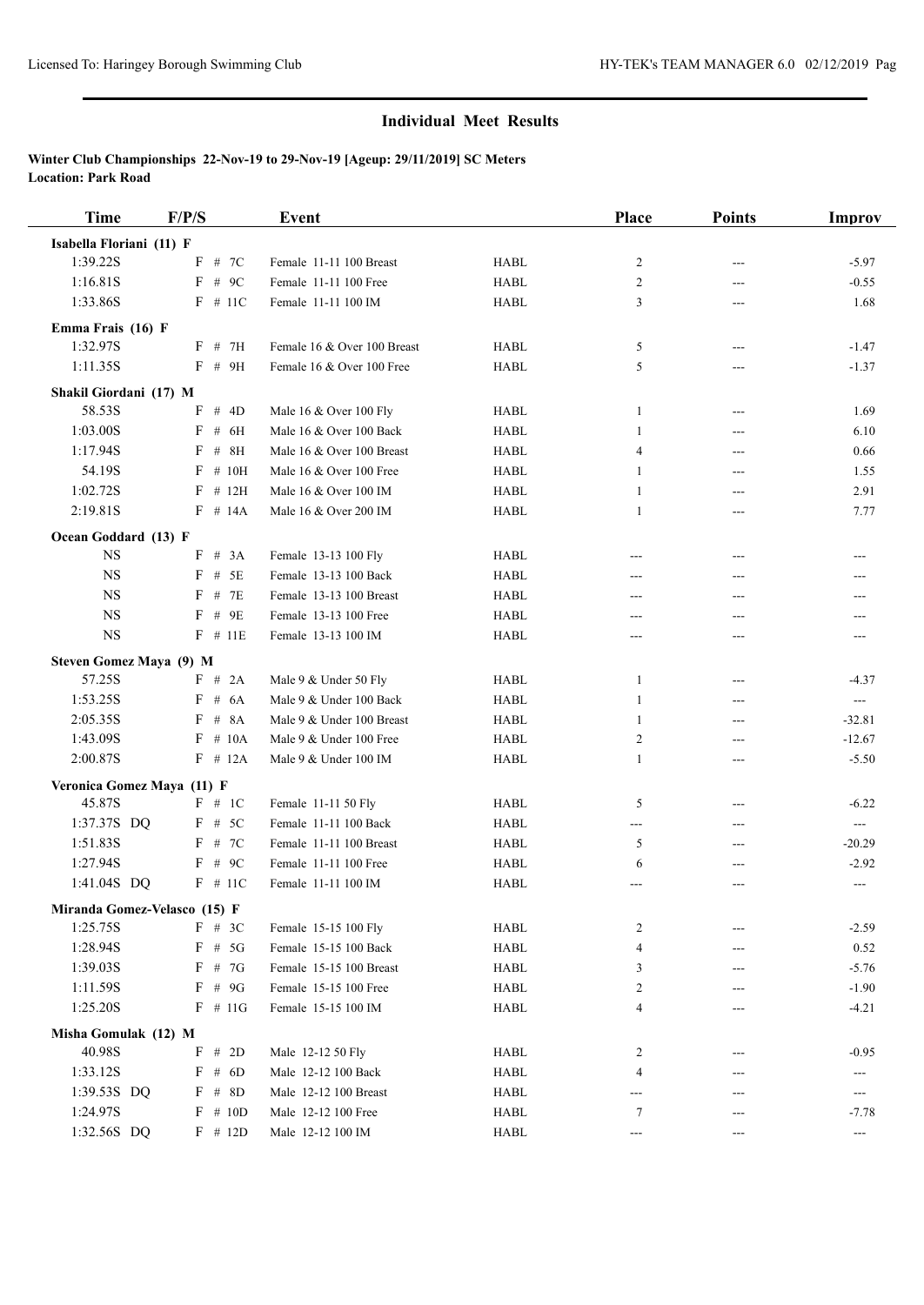| <b>Time</b>               | F/P/S                                   | Event                   |             | Place        | <b>Points</b> | Improv                    |
|---------------------------|-----------------------------------------|-------------------------|-------------|--------------|---------------|---------------------------|
| Najeya Gomulak (14) F     |                                         |                         |             |              |               |                           |
| <b>NS</b>                 | F # 3B                                  | Female 14-14 100 Fly    | <b>HABL</b> | ---          | ---           |                           |
| $_{\rm NS}$               | F<br># 5F                               | Female 14-14 100 Back   | <b>HABL</b> | ---          | ---           | $---$                     |
| 1:56.34S DQ               | F # 7F                                  | Female 14-14 100 Breast | <b>HABL</b> | ---          | ---           | ---                       |
| 1:28.83S                  | F # 9F                                  | Female 14-14 100 Free   | <b>HABL</b> | 6            | ---           | $-3.54$                   |
| <b>NS</b>                 | $F$ # 11F                               | Female 14-14 100 IM     | <b>HABL</b> | ---          | ---           | ---                       |
| Annabella Grant (15) F    |                                         |                         |             |              |               |                           |
| 1:22.38S                  | F # 3C                                  | Female 15-15 100 Fly    | <b>HABL</b> | 1            | $---$         | ---                       |
| 1:24.70S                  | $F$ # 5G                                | Female 15-15 100 Back   | <b>HABL</b> | 3            | ---           | ---                       |
| 1:37.69S                  | $F \# 7G$                               | Female 15-15 100 Breast | <b>HABL</b> | 2            | ---           | $---$                     |
| 1:09.72S                  | $F$ # 9G                                | Female 15-15 100 Free   | <b>HABL</b> | 1            | ---           | ---                       |
| 1:22.05S                  | $F$ # 11G                               | Female 15-15 100 IM     | <b>HABL</b> | 1            | ---           | 0.11                      |
| Max Green (15) M          |                                         |                         |             |              |               |                           |
| 1:08.94S                  | $F$ # 6G                                | Male 15-15 100 Back     | <b>HABL</b> | 3            | $---$         | 0.45                      |
| <b>NS</b>                 | $F$ # 8G                                | Male 15-15 100 Breast   | <b>HABL</b> | ---          | ---           | ---                       |
| <b>NS</b>                 | $F \# 10G$                              | Male 15-15 100 Free     | <b>HABL</b> | ---          | ---           | $---$                     |
| <b>NS</b>                 | $F$ # 12G                               | Male 15-15 100 IM       | <b>HABL</b> | ---          | ---           | ---                       |
| Georgia Greensmith (11) F |                                         |                         |             |              |               |                           |
| 43.81S                    | F # 1C                                  | Female 11-11 50 Fly     | <b>HABL</b> | 4            | ---           | 1.10                      |
| 1:33.27S                  | $F$ # 5C                                | Female 11-11 100 Back   | <b>HABL</b> | 3            | $---$         | $-17.35$                  |
| 1:40.96S                  | # 7C<br>F                               | Female 11-11 100 Breast | <b>HABL</b> | 3            | $---$         | $-10.70$                  |
| 1:19.68S                  | F # 9C                                  | Female 11-11 100 Free   | <b>HABL</b> | 3            | ---           | 0.17                      |
| 1:33.56S                  | $F$ # 11C                               | Female 11-11 100 IM     | <b>HABL</b> | 2            | ---           | 1.55                      |
|                           | Kyrique Cameron Griffith-Preprah (13) M |                         |             |              |               |                           |
| 1:32.45S                  | F # 4A                                  | Male 13-13 100 Fly      | <b>HABL</b> | 5            | $---$         | $---$                     |
| 1:26.25S                  | $F$ # 6E                                | Male 13-13 100 Back     | <b>HABL</b> | 5            | ---           | $---$                     |
| 1:10.69S                  | $F$ # 10E                               | Male 13-13 100 Free     | <b>HABL</b> | 3            | ---           | $-5.70$                   |
| 1:25.33S                  | $F$ # 12E                               | Male 13-13 100 IM       | <b>HABL</b> | 5            | ---           | $\overline{\phantom{a}}$  |
| Maja Grzybek (12) F       |                                         |                         |             |              |               |                           |
| 40.63S                    | F # 1D                                  | Female 12-12 50 Fly     | <b>HABL</b> | 3            | $---$         | 1.12                      |
| 1:24.69S                  | F # 5D                                  | Female 12-12 100 Back   | <b>HABL</b> | 1            | ---           | $-1.64$                   |
| 1:32.84S                  | F # 7D                                  | Female 12-12 100 Breast | <b>HABL</b> | 1            | ---           | $-1.87$                   |
| 1:10.70S                  | F # 9D                                  | Female 12-12 100 Free   | <b>HABL</b> | $\mathbf{1}$ |               | $-1.07$                   |
| 1:24.78S                  | $F \# 11D$                              | Female 12-12 100 IM     | HABL        | $\mathbf{1}$ | ---           | 0.78                      |
| Lucila Guzik (14) F       |                                         |                         |             |              |               |                           |
| 1:55.94S                  | $F$ # 5F                                | Female 14-14 100 Back   | HABL        | 7            |               |                           |
| <b>NS</b>                 | $F$ # 7F                                | Female 14-14 100 Breast | HABL        |              |               |                           |
| $_{\rm NS}$               | $F$ # $9F$                              | Female 14-14 100 Free   | HABL        | ---          |               |                           |
| Gilbert Halton (11) M     |                                         |                         |             |              |               |                           |
| 48.53S                    | $F$ # 2C                                | Male 11-11 50 Fly       | HABL        | 3            |               | $-7.10$                   |
| 1:52.72S                  | $F$ # 6C                                | Male 11-11 100 Back     | HABL        | 7            |               | $\qquad \qquad -\qquad -$ |
| 1:54.31S                  | $F$ # 8C                                | Male 11-11 100 Breast   | HABL        | 3            | ---           | $-19.33$                  |
| 1:36.80S                  | $F$ # 10C                               | Male 11-11 100 Free     | <b>HABL</b> | 6            |               | ---                       |
| 1:49.13S                  | $F$ # 12C                               | Male 11-11 100 IM       | HABL        | 4            | $---$         | $---$                     |
|                           |                                         |                         |             |              |               |                           |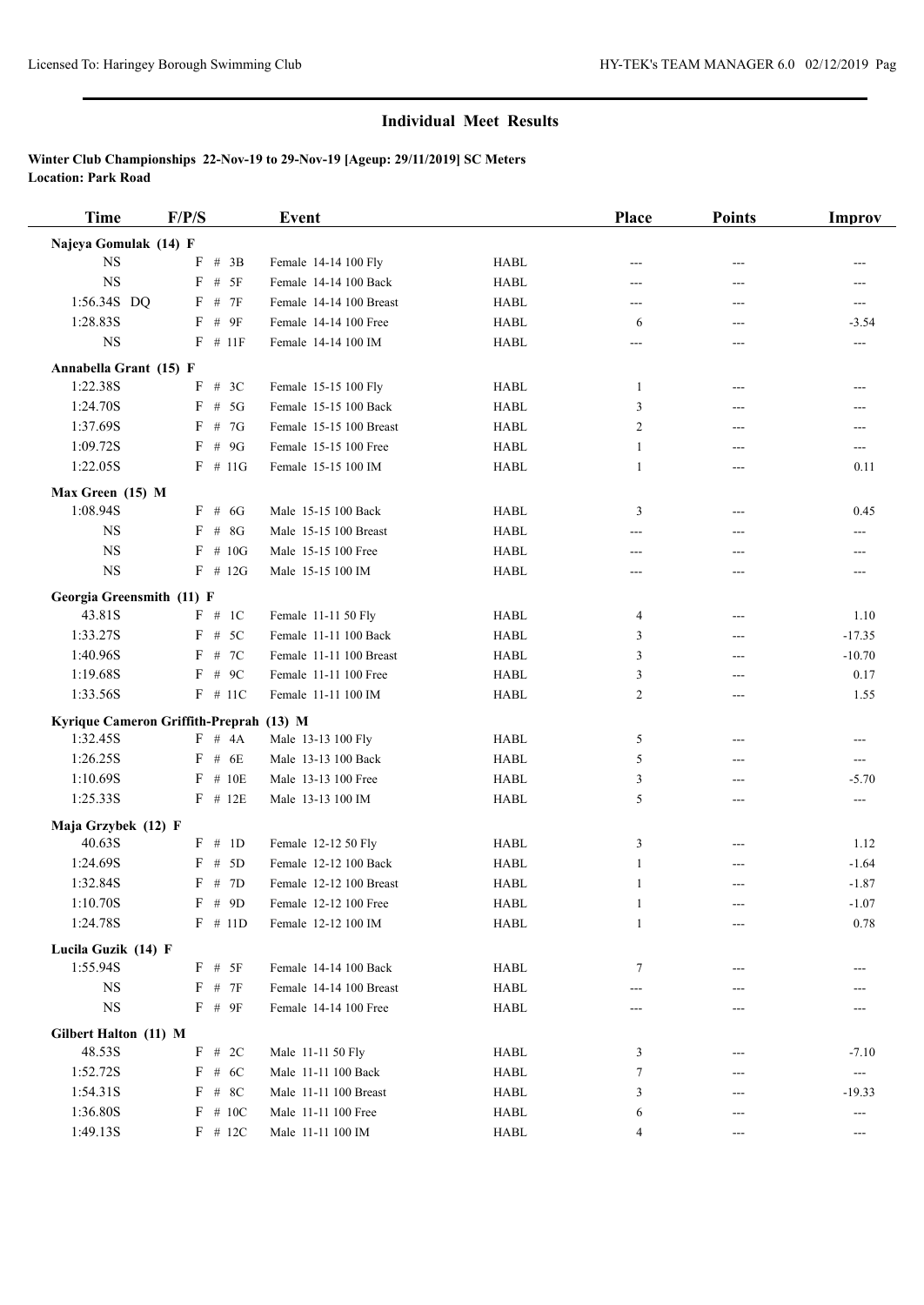| <b>Time</b>                   | F/P/S               | <b>Event</b>                                             |             | Place          | <b>Points</b> | <b>Improv</b> |
|-------------------------------|---------------------|----------------------------------------------------------|-------------|----------------|---------------|---------------|
| Arun Hamilton McMahon (14) M  |                     |                                                          |             |                |               |               |
| 1:10.41S                      | $F \# 4B$           | Male 14-14 100 Fly                                       | <b>HABL</b> | $\mathbf{1}$   | ---           | $-1.09$       |
| 1:08.31S                      | # $6F$<br>F         | Male 14-14 100 Back                                      | <b>HABL</b> | $\mathbf{1}$   | ---           | $-0.41$       |
| 1:18.16S                      | # $8F$<br>F         | Male 14-14 100 Breast                                    | <b>HABL</b> | 1              | $---$         | $-4.98$       |
| 1:02.69S                      | F<br># 10F          | Male 14-14 100 Free                                      | <b>HABL</b> | $\mathbf{1}$   | ---           | $-1.00$       |
| 1:10.47S                      | $F$ # 12 $F$        | Male 14-14 100 IM                                        | <b>HABL</b> | 1              | $---$         | $-5.53$       |
| Isla Hampton Phillips (11) F  |                     |                                                          |             |                |               |               |
| 2:04.28S                      | $F$ # 7C            | Female 11-11 100 Breast                                  | <b>HABL</b> | 12             | ---           | $-32.15$      |
| 1:40.78S                      | $F$ # 9C            | Female 11-11 100 Free                                    | <b>HABL</b> | 12             | ---           | $-50.51$      |
|                               |                     |                                                          |             |                |               |               |
| Amy Hanson (9) F              |                     |                                                          |             |                |               |               |
| 1:40.50S                      | F # 5A<br># 7A<br>F | Female 9 & Under 100 Back                                | <b>HABL</b> | 1              | $---$         | $---$         |
| 1:52.95S                      |                     | Female 9 & Under 100 Breast<br>Female 9 & Under 100 Free | <b>HABL</b> | 1              | ---           | ---           |
| 1:38.98S                      | $F$ # 9A            |                                                          | <b>HABL</b> | 1              | ---           | -14.61        |
| 1:43.85S                      | $F$ # 11A           | Female 9 & Under 100 IM                                  | <b>HABL</b> | 1              | ---           | $---$         |
| Max Hanson (16) M             |                     |                                                          |             |                |               |               |
| 1:03.81S                      | F # 4D              | Male 16 & Over 100 Fly                                   | HABL        | 3              | ---           | $-1.00$       |
| 1:07.18S                      | $F$ # 6H            | Male 16 & Over 100 Back                                  | <b>HABL</b> | $\overline{4}$ | $---$         | $-1.56$       |
| 1:09.60S                      | F<br>$#$            | 8H<br>Male 16 & Over 100 Breast                          | <b>HABL</b> | 1              | $---$         | 2.79          |
| 56.24S                        | F<br># 10H          | Male 16 & Over 100 Free                                  | <b>HABL</b> | 3              | ---           | 0.03          |
| 1:03.92S                      | # 12H<br>F          | Male 16 & Over 100 IM                                    | <b>HABL</b> | $\overline{c}$ | ---           | 0.66          |
| 2:21.41S                      | $F$ # 14A           | Male 16 & Over 200 IM                                    | <b>HABL</b> | 2              | ---           | 5.65          |
| Stephen Harden-Wilson (14) M  |                     |                                                          |             |                |               |               |
| 1:16.03S                      | $F \# 4B$           | Male 14-14 100 Fly                                       | <b>HABL</b> | $\overline{c}$ | $---$         | $-10.45$      |
| 1:14.81S                      | F # 6F              | Male 14-14 100 Back                                      | <b>HABL</b> | $\overline{c}$ | ---           | 2.70          |
| 1:30.50S                      | F<br>$\#$           | 8F<br>Male 14-14 100 Breast                              | <b>HABL</b> | 3              | ---           | $-4.01$       |
| 1:05.18S                      | # 10F<br>F          | Male 14-14 100 Free                                      | <b>HABL</b> | 3              | ---           | 0.73          |
| 1:16.89S                      | $F$ # 12 $F$        | Male 14-14 100 IM                                        | <b>HABL</b> | 2              | ---           | $-3.55$       |
| Eduardo Hartley (11) M        |                     |                                                          |             |                |               |               |
| 1:08.62S DQ                   | F # 2C              | Male 11-11 50 Fly                                        | <b>HABL</b> | ---            | ---           | $---$         |
| 2:04.12S                      | $F$ # 6C            | Male 11-11 100 Back                                      | <b>HABL</b> | 10             | ---           | $-2.44$       |
| 2:14.19S                      | $F$ # 8C            | Male 11-11 100 Breast                                    | <b>HABL</b> | 6              |               | ---           |
| 1:40.95S                      | $F$ # 10C           | Male 11-11 100 Free                                      | <b>HABL</b> | 8              | ---           | $-20.65$      |
| 2:04.09S                      | $F$ # 12C           | Male 11-11 100 IM                                        | <b>HABL</b> | 5              |               | $-2.82$       |
| Iolanda Heath (13) F          |                     |                                                          |             |                |               |               |
| 1:34.98S                      | $F$ # 5E            | Female 13-13 100 Back                                    | HABL        | 6              | ---           | $-6.06$       |
| 1:47.59S                      | $F$ # 7E            | Female 13-13 100 Breast                                  | <b>HABL</b> | 5              |               | $-1.66$       |
| 1:23.28S                      | $F$ # 9E            | Female 13-13 100 Free                                    | <b>HABL</b> | 8              |               | $-4.95$       |
| 1:34.78S                      | $F$ # 11E           | Female 13-13 100 IM                                      | HABL        | 4              |               | $-0.29$       |
| Rosina Hegarty-Morrish (15) F |                     |                                                          |             |                |               |               |
| 1:30.32S DQ                   | $F$ # 3C            | Female 15-15 100 Fly                                     | <b>HABL</b> | ---            |               | ---           |
| 1:22.94S                      | $F$ # 5G            | Female 15-15 100 Back                                    | HABL        | 1              |               | $-1.50$       |
| 1:40.84S                      | F # 7G              | Female 15-15 100 Breast                                  | HABL        | 4              | ---           | 0.75          |
| 1:15.07S                      | F<br># $9G$         | Female 15-15 100 Free                                    | HABL        | 4              | ---           | 1.87          |
| 1:24.98S                      | $F \# 11G$          | Female 15-15 100 IM                                      | HABL        | 3              | $---$         | 1.26          |
|                               |                     |                                                          |             |                |               |               |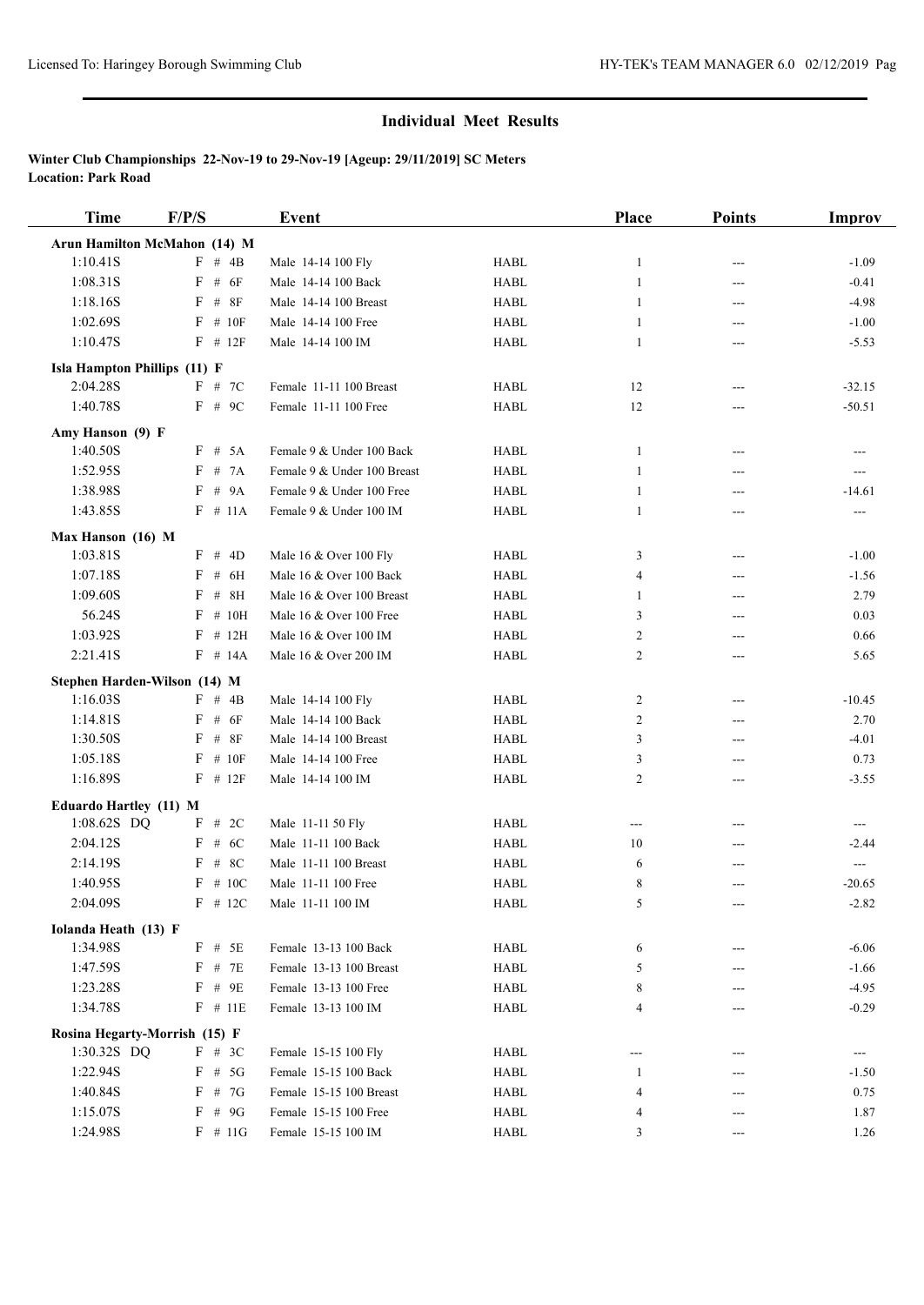| <b>Time</b>                           | F/P/S        | <b>Event</b>                |             | Place          | <b>Points</b> | Improv                   |
|---------------------------------------|--------------|-----------------------------|-------------|----------------|---------------|--------------------------|
| Josie Hesketh (11) F                  |              |                             |             |                |               |                          |
| 38.25S                                | F # 1C       | Female 11-11 50 Fly         | HABL        | $\mathbf{1}$   | ---           | $-4.89$                  |
| 1:20.51S                              | F<br># $5C$  | Female 11-11 100 Back       | <b>HABL</b> | $\mathbf{1}$   | ---           | $-1.03$                  |
| 1:37.69S                              | # 7C<br>F    | Female 11-11 100 Breast     | <b>HABL</b> | 1              | $---$         | $-8.93$                  |
| 1:16.53S                              | $#$ 9C<br>F  | Female 11-11 100 Free       | <b>HABL</b> | $\mathbf{1}$   | ---           | $-11.50$                 |
| 1:28.69S                              | $F$ # 11C    | Female 11-11 100 IM         | <b>HABL</b> | 1              | $---$         | $-1.73$                  |
| Evie Hipwell (10) F                   |              |                             |             |                |               |                          |
| 56.62S                                | F # 1B       | Female 10-10 50 Fly         | <b>HABL</b> | 5              | $---$         | $-5.32$                  |
| 2:00.31S DQ                           | $F$ # 5B     | Female 10-10 100 Back       | <b>HABL</b> | ---            | ---           | ---                      |
| <b>NS</b>                             | F # 7B       | Female 10-10 100 Breast     | <b>HABL</b> | ---            | ---           | $---$                    |
| 1:49.88S                              | F<br># 9B    | Female 10-10 100 Free       | <b>HABL</b> | 6              | ---           | $\overline{\phantom{a}}$ |
| 2:06.29S                              | $F$ # 11B    | Female 10-10 100 IM         | <b>HABL</b> | 7              | ---           | $-7.59$                  |
|                                       |              |                             |             |                |               |                          |
| Louis Hogan-Tricks (12) M<br>1:17.87S | F # 2D       | Male 12-12 50 Fly           | <b>HABL</b> | 9              | $---$         |                          |
| 2:12.55S DQ                           | F # 6D       | Male 12-12 100 Back         | <b>HABL</b> |                |               | $---$                    |
| <b>NS</b>                             | $F$ # 8D     | Male 12-12 100 Breast       | <b>HABL</b> | ---<br>---     | ---<br>---    | ---                      |
| $_{\rm NS}$                           | # $10D$<br>F | Male 12-12 100 Free         | <b>HABL</b> | ---            |               |                          |
| $_{\rm NS}$                           | $F$ # 12D    | Male 12-12 100 IM           | <b>HABL</b> | ---            | ---           | ---                      |
|                                       |              |                             |             |                |               |                          |
| Isaac Holden (11) M                   |              |                             |             |                |               |                          |
| 1:11.53S DQ                           | F # 2C       | Male 11-11 50 Fly           | <b>HABL</b> | ---            | ---           | ---                      |
| 1:51.03S                              | $F$ # 6C     | Male 11-11 100 Back         | <b>HABL</b> | 6              | ---           | ---                      |
| <b>NS</b>                             | # $8C$<br>F  | Male 11-11 100 Breast       | <b>HABL</b> | ---            | ---           | ---                      |
| $_{\rm NS}$                           | $F$ # 10C    | Male 11-11 100 Free         | <b>HABL</b> | ---            | ---           |                          |
| <b>NS</b>                             | $F$ # 12C    | Male 11-11 100 IM           | <b>HABL</b> | ---            | ---           | ---                      |
| Jamie Holland (13) M                  |              |                             |             |                |               |                          |
| 1:27.36S                              | F # 4A       | Male 13-13 100 Fly          | <b>HABL</b> | 3              | ---           | 4.33                     |
| 1:23.62S                              | # $6E$<br>F  | Male 13-13 100 Back         | <b>HABL</b> | 3              | $---$         | $-2.38$                  |
| 1:37.53S                              | $F$ # 8E     | Male 13-13 100 Breast       | <b>HABL</b> | 7              | ---           | $-18.90$                 |
| 1:11.66S                              | F<br># 10E   | Male 13-13 100 Free         | <b>HABL</b> | 5              | ---           | $-4.11$                  |
| 1:23.91S                              | $F$ # 12E    | Male 13-13 100 IM           | <b>HABL</b> | 3              | ---           | $-4.49$                  |
| Kathryn Holland (13) F                |              |                             |             |                |               |                          |
| <b>NS</b>                             | F # 3A       | Female 13-13 100 Fly        | <b>HABL</b> |                | ---           | ---                      |
| $_{\rm NS}$                           | $F$ # 5E     | Female 13-13 100 Back       | <b>HABL</b> |                |               |                          |
| <b>NS</b>                             | $F$ # 9E     | Female 13-13 100 Free       | HABL        | ---            |               | ---                      |
| Hayden Hoole (15) M                   |              |                             |             |                |               |                          |
| 1:04.87S                              | $F$ # 4C     | Male 15-15 100 Fly          | HABL        | 2              |               | $-1.71$                  |
| 1:06.97S                              | F # 6G       | Male 15-15 100 Back         | HABL        | 2              |               | 2.60                     |
| 1:15.05S                              | $F$ # 8G     | Male 15-15 100 Breast       | HABL        | 2              |               | $-1.74$                  |
| 58.22S                                | $F$ # 10G    | Male 15-15 100 Free         | HABL        | 2              |               | 2.56                     |
| 1:07.16S                              | $F$ # 12G    | Male 15-15 100 IM           | <b>HABL</b> | 2              |               | 2.97                     |
| Linnoa Hurcombe (8) F                 |              |                             |             |                |               |                          |
| 1:50.78S                              | F<br># 5A    | Female 9 & Under 100 Back   | HABL        | 2              |               |                          |
| 2:19.06S DQ                           | F<br># 7A    | Female 9 & Under 100 Breast | HABL        | ---            |               |                          |
| 1:46.09S                              | F # 9A       | Female 9 & Under 100 Free   | HABL        | $\overline{c}$ | $---$         | $---$                    |
|                                       |              |                             |             |                |               |                          |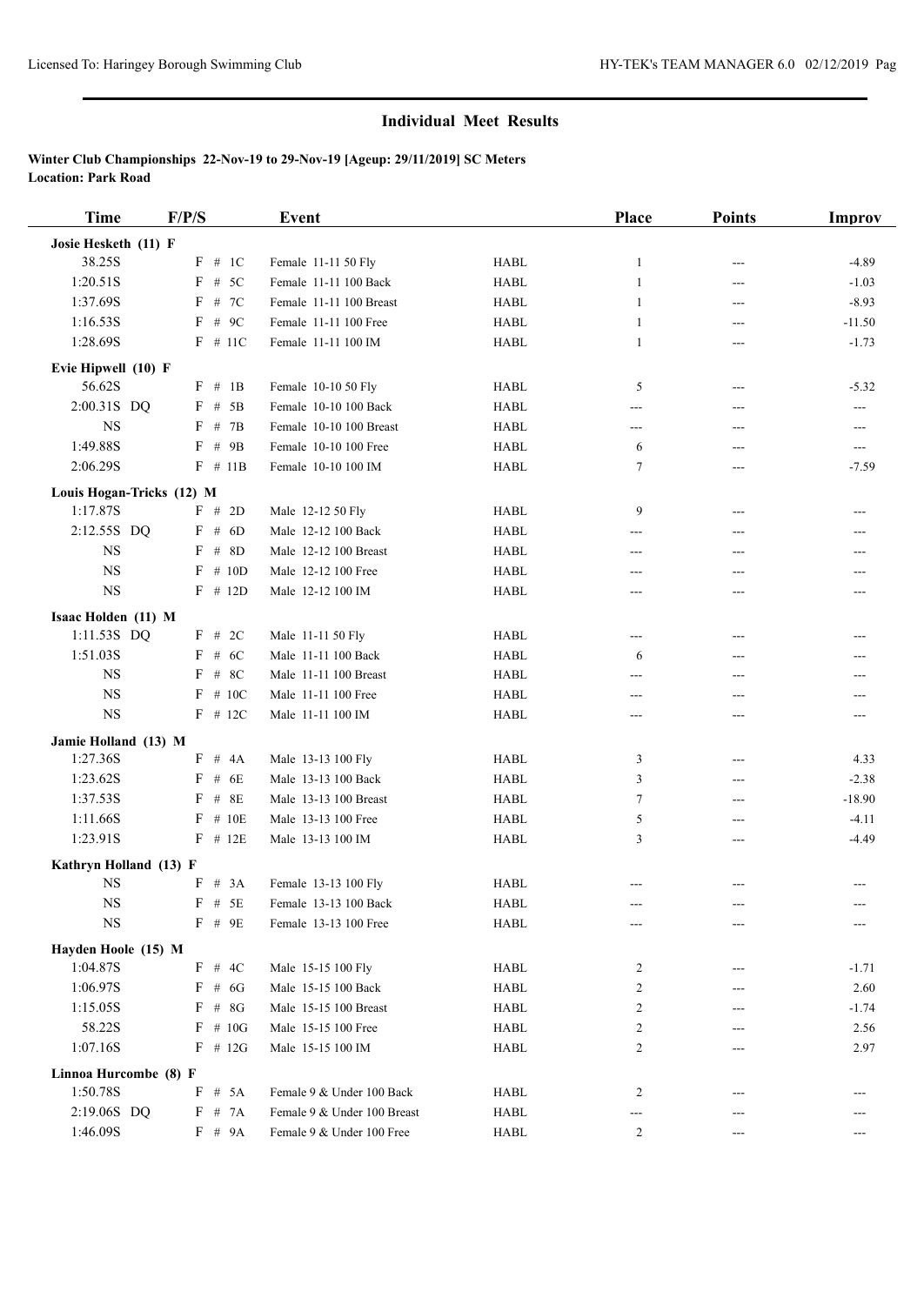| <b>Time</b>                   | F/P/S              | Event                       |             | Place  | <b>Points</b>            | <b>Improv</b>            |
|-------------------------------|--------------------|-----------------------------|-------------|--------|--------------------------|--------------------------|
| Alejandro Isaza Ocampo (18) M |                    |                             |             |        |                          |                          |
| 1:00.25S                      | $F \# 4D$          | Male 16 & Over 100 Fly      | <b>HABL</b> | 2      | $---$                    | $-0.55$                  |
| 1:03.56S                      | # $6H$<br>F        | Male 16 & Over 100 Back     | <b>HABL</b> | 2      | ---                      | 1.82                     |
| 1:16.41S                      | $F$ # 8H           | Male 16 & Over 100 Breast   | <b>HABL</b> | 2      | $---$                    | $-1.36$                  |
| 55.78S                        | F<br># 10H         | Male 16 & Over 100 Free     | <b>HABL</b> | 2      | ---                      | 0.34                     |
| 2:22.94S                      | $F$ # 14A          | Male 16 & Over 200 IM       | <b>HABL</b> | 3      | ---                      | 2.87                     |
| Tatiana Isaza Ocampo (14) F   |                    |                             |             |        |                          |                          |
| 1:16.87S                      | F # 3B             | Female 14-14 100 Fly        | <b>HABL</b> | 1      | $---$                    | $-1.32$                  |
| 1:18.13S                      | F # 5F             | Female 14-14 100 Back       | <b>HABL</b> | 3      | ---                      | $-2.34$                  |
| <b>NS</b>                     | F # 7F             | Female 14-14 100 Breast     | <b>HABL</b> | ---    | $\overline{\phantom{a}}$ | $\overline{a}$           |
| 1:08.50S                      | $#$ 9F<br>F        | Female 14-14 100 Free       | <b>HABL</b> | 2      | ---                      | $-2.01$                  |
| 1:17.44S                      | $F$ # 11F          | Female 14-14 100 IM         | <b>HABL</b> | 2      | ---                      | $-5.44$                  |
| Alvina Jakupi (13) F          |                    |                             |             |        |                          |                          |
| 1:34.13S                      | $F$ # 5E           | Female 13-13 100 Back       | <b>HABL</b> | 5      | $---$                    | $-4.12$                  |
| 1:53.41S DQ                   | $F$ # 7E           | Female 13-13 100 Breast     | <b>HABL</b> | ---    | ---                      | ---                      |
| 1:21.97S                      | $F$ # 9E           | Female 13-13 100 Free       | <b>HABL</b> | 6      | ---                      | $-0.40$                  |
| 1:36.38S                      | $F$ # 11E          | Female 13-13 100 IM         | <b>HABL</b> | 6      | ---                      | $-0.58$                  |
| Catrin Jenkins (14) F         |                    |                             |             |        |                          |                          |
| 2:05.65S                      | $F$ # 3B           | Female 14-14 100 Fly        | <b>HABL</b> | 6      | ---                      | $---$                    |
| 1:48.47S                      | # 5F<br>F          | Female 14-14 100 Back       | <b>HABL</b> | 6      | ---                      | $---$                    |
| <b>NS</b>                     | F<br># 7F          | Female 14-14 100 Breast     | <b>HABL</b> | ---    | ---                      | ---                      |
| <b>NS</b>                     | $F$ # 9F           | Female 14-14 100 Free       | <b>HABL</b> | ---    | ---                      | ---                      |
| 1:46.73S DQ                   | $F$ # 11F          | Female 14-14 100 IM         | <b>HABL</b> | ---    | ---                      | $---$                    |
| Faith Jones (13) F            |                    |                             |             |        |                          |                          |
| 1:32.16S                      | F # 3A             | Female 13-13 100 Fly        | <b>HABL</b> | 2      | ---                      | 0.99                     |
| 1:26.91S                      | $F$ # 5E           | Female 13-13 100 Back       | <b>HABL</b> | 2      | $\cdots$                 | $-3.40$                  |
| 1:50.32S                      | # 7E<br>F          | Female 13-13 100 Breast     | <b>HABL</b> | $\tau$ | $---$                    | $-1.50$                  |
| 1:17.34S                      | $F$ # 9E           | Female 13-13 100 Free       | <b>HABL</b> | 3      | ---                      | $-6.34$                  |
| 1:29.23S                      | $F$ # 11E          | Female 13-13 100 IM         | <b>HABL</b> | 3      | $---$                    | 2.09                     |
| Liza Jones (13) F             |                    |                             |             |        |                          |                          |
| DQ                            | F # 3A             | Female 13-13 100 Fly        | <b>HABL</b> |        |                          |                          |
| <b>NS</b>                     | $F$ # 5E           | Female 13-13 100 Back       | <b>HABL</b> | ---    | ---                      | ---                      |
| 1:54.79S                      | $\rm F$ # $\rm 7E$ | Female 13-13 100 Breast     | <b>HABL</b> | 9      |                          | ---                      |
| 1:40.41S                      | $F$ # 9E           | Female 13-13 100 Free       | HABL        | 12     | ---                      |                          |
| $_{\rm NS}$                   | $F$ # 11E          | Female 13-13 100 IM         | HABL        | ---    | ---                      |                          |
| Rannie Jones (9) F            |                    |                             |             |        |                          |                          |
| 1:04.97S                      | F # 1A             | Female 9 & Under 50 Fly     | HABL        | 2      | ---                      | $-15.41$                 |
| 1:55.78S                      | $F$ # 5A           | Female 9 & Under 100 Back   | <b>HABL</b> | 3      |                          |                          |
| 2:09.42S                      | F # 7A             | Female 9 & Under 100 Breast | HABL        | 2      |                          |                          |
| 1:47.88S                      | F # 9A             | Female 9 & Under 100 Free   | HABL        | 3      |                          | ---                      |
| 2:01.88S                      | $F \# 11A$         | Female 9 & Under 100 IM     | <b>HABL</b> | 2      |                          | $-9.21$                  |
| Rory Keenan-Gray (13) M       |                    |                             |             |        |                          |                          |
| <b>NS</b>                     | $F \# 4A$          | Male 13-13 100 Fly          | HABL        |        |                          |                          |
| $_{\rm NS}$                   | $F$ # 6E           | Male 13-13 100 Back         | HABL        | ---    |                          | $\hspace{0.05cm} \ldots$ |
| 1:36.94S                      | F<br># 8E          | Male 13-13 100 Breast       | HABL        | 5      |                          | $-13.82$                 |
| 1:16.12S                      | $F$ # 10E          | Male 13-13 100 Free         | HABL        | 8      |                          | $-10.48$                 |
| 1:25.12S                      | $F$ # 12E          | Male 13-13 100 IM           | HABL        | 4      |                          |                          |
|                               |                    |                             |             |        |                          | ---                      |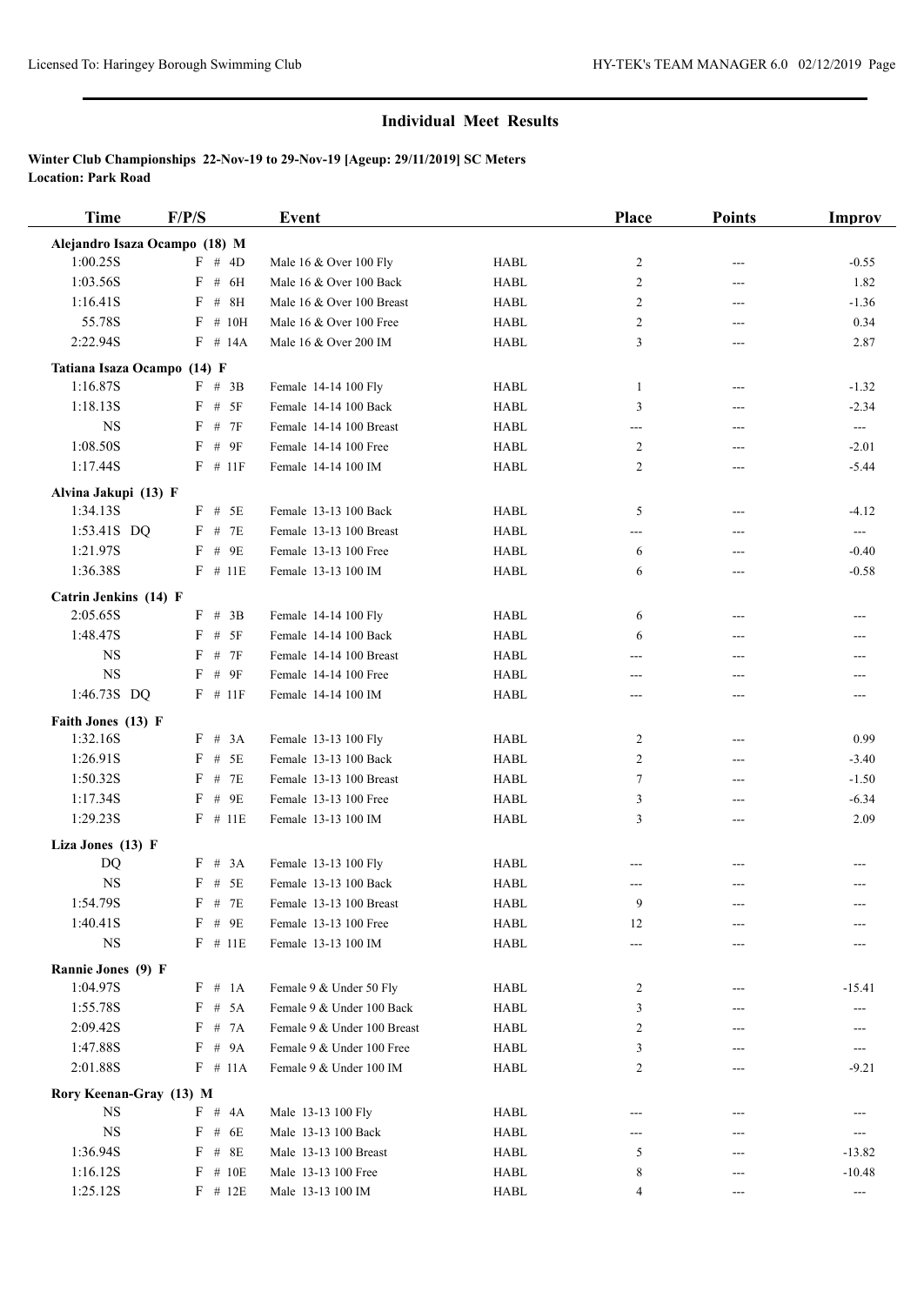| <b>Time</b>                      | F/P/S              | Event                                          |             | Place       | <b>Points</b> | <b>Improv</b> |
|----------------------------------|--------------------|------------------------------------------------|-------------|-------------|---------------|---------------|
| Avan Kekulthotuwa (11) M         |                    |                                                |             |             |               |               |
| 58.75S DQ                        | F # 2C             | Male 11-11 50 Fly                              | HABL        | $---$       |               |               |
| 1:58.83S                         | F<br># 6C          | Male 11-11 100 Back                            | <b>HABL</b> | 9           | ---           |               |
| 2:11.56S                         | $F$ # 8C           | Male 11-11 100 Breast                          | <b>HABL</b> | 5           | ---           |               |
| 1:42.69S                         | $F$ # 10C          | Male 11-11 100 Free                            | <b>HABL</b> | 9           | ---           |               |
| 1:55.62S DQ                      | $F$ # 12C          | Male 11-11 100 IM                              | <b>HABL</b> | ---         | ---           | ---           |
| Ayushi Kekulthotuwa (13) F       |                    |                                                |             |             |               |               |
| 1:44.56S                         | F # 3A             | Female 13-13 100 Fly                           | <b>HABL</b> | 4           | ---           | ---           |
| 1:42.13S                         | $F$ # 5E           | Female 13-13 100 Back                          | <b>HABL</b> | 8           | ---           |               |
| 1:52.86S                         | # 7E<br>F          | Female 13-13 100 Breast                        | <b>HABL</b> | 8           | ---           | ---           |
| 1:22.00S                         | F<br>#9E           | Female 13-13 100 Free                          | HABL        | 7           | ---           | ---           |
| 1:37.16S DQ                      | $F$ # 11E          | Female 13-13 100 IM                            | <b>HABL</b> | ---         | ---           | $---$         |
|                                  |                    |                                                |             |             |               |               |
| Glenda Krasniqi (12) F<br>52.50S | $_{\rm F}$<br># 1D |                                                | <b>HABL</b> |             |               |               |
| 2:19.50S                         | # 7D<br>F          | Female 12-12 50 Fly<br>Female 12-12 100 Breast | <b>HABL</b> | 12<br>10    | ---           | 1.87          |
| 1:30.40S                         | $F$ # 9D           | Female 12-12 100 Free                          | <b>HABL</b> |             | ---           | ---           |
|                                  |                    |                                                |             | $\tau$<br>8 | ---           | $-2.89$       |
| 1:47.80S                         | $F$ # 11D          | Female 12-12 100 IM                            | <b>HABL</b> |             | ---           | $-9.29$       |
| Jessie Le May (11) F             |                    |                                                |             |             |               |               |
| 1:43.65S                         | $F \# 5C$          | Female 11-11 100 Back                          | <b>HABL</b> | 5           | ---           | $-20.25$      |
| 1:54.82S                         | $F$ # 7C           | Female 11-11 100 Breast                        | <b>HABL</b> | 7           | ---           | $-4.64$       |
| 1:27.90S                         | $F$ # 9C           | Female 11-11 100 Free                          | <b>HABL</b> | 5           | ---           | $-15.93$      |
| 1:44.61S                         | $F$ # 11C          | Female 11-11 100 IM                            | <b>HABL</b> | 5           | ---           | $-2.20$       |
| Isabella Lechley (11) F          |                    |                                                |             |             |               |               |
| <b>NS</b>                        | # 1C<br>F          | Female 11-11 50 Fly                            | <b>HABL</b> |             | ---           | $---$         |
| <b>NS</b>                        | # 5C<br>F          | Female 11-11 100 Back                          | <b>HABL</b> |             | ---           |               |
| 2:09.78S DQ                      | $F$ # 7C           | Female 11-11 100 Breast                        | <b>HABL</b> | ---         | ---           |               |
| <b>NS</b>                        | $F$ # 9C           | Female 11-11 100 Free                          | <b>HABL</b> | ---         | ---           |               |
| $_{\rm NS}$                      | $F$ # 11C          | Female 11-11 100 IM                            | <b>HABL</b> | ---         | ---           | ---           |
| Oliver Lindsell (10) M           |                    |                                                |             |             |               |               |
| 2:28.03S                         | $F$ # 8B           | Male 10-10 100 Breast                          | <b>HABL</b> | 3           | ---           |               |
| 2:08.94S                         | $\#$ 10B<br>F      | Male 10-10 100 Free                            | <b>HABL</b> | 3           | ---           |               |
| 2:18.98S                         | $F$ # 12B          | Male 10-10 100 IM                              | <b>HABL</b> | 2           | ---           | ---           |
| Samuel Lindsell (11) M           |                    |                                                |             |             |               |               |
| 43.03S DQ                        | F # 2C             | Male 11-11 50 Fly                              | HABL        | ---         | ---           | ---           |
| 1:35.72S                         | F<br># $6C$        | Male 11-11 100 Back                            | <b>HABL</b> | 2           | ---           | $-8.88$       |
| 1:52.00S                         | F<br># 8C          | Male 11-11 100 Breast                          | HABL        | 2           | ---           | $-24.23$      |
| 1:29.12S                         | $F \# 10C$         | Male 11-11 100 Free                            | HABL        | 3           |               | $-13.38$      |
| 1:38.25S                         | $F$ # 12C          | Male 11-11 100 IM                              | HABL        | 2           |               | $-3.93$       |
| Lola Marshall (15) F             |                    |                                                |             |             |               |               |
| $_{\rm NS}$                      | $F \# 11G$         | Female 15-15 100 IM                            | HABL        | ---         | ---           | ---           |
| Leila Mentesh (15) F             |                    |                                                |             |             |               |               |
| 1:25.97S                         | F # 3C             | Female 15-15 100 Fly                           | HABL        | 3           |               | $-2.74$       |
| 1:23.25S                         | $F \# 5G$          | Female 15-15 100 Back                          | <b>HABL</b> | 2           | ---           | $-0.93$       |
| 1:37.19S                         | F<br># 7G          | Female 15-15 100 Breast                        | HABL        | 1           |               | 1.38          |
| 1:12.88S                         | F # 9G             | Female 15-15 100 Free                          | HABL        | 3           | ---           | $-0.86$       |
| 1:23.25S                         | $F$ # 11G          | Female 15-15 100 IM                            | <b>HABL</b> | 2           | ---           | 1.06          |
|                                  |                    |                                                |             |             |               |               |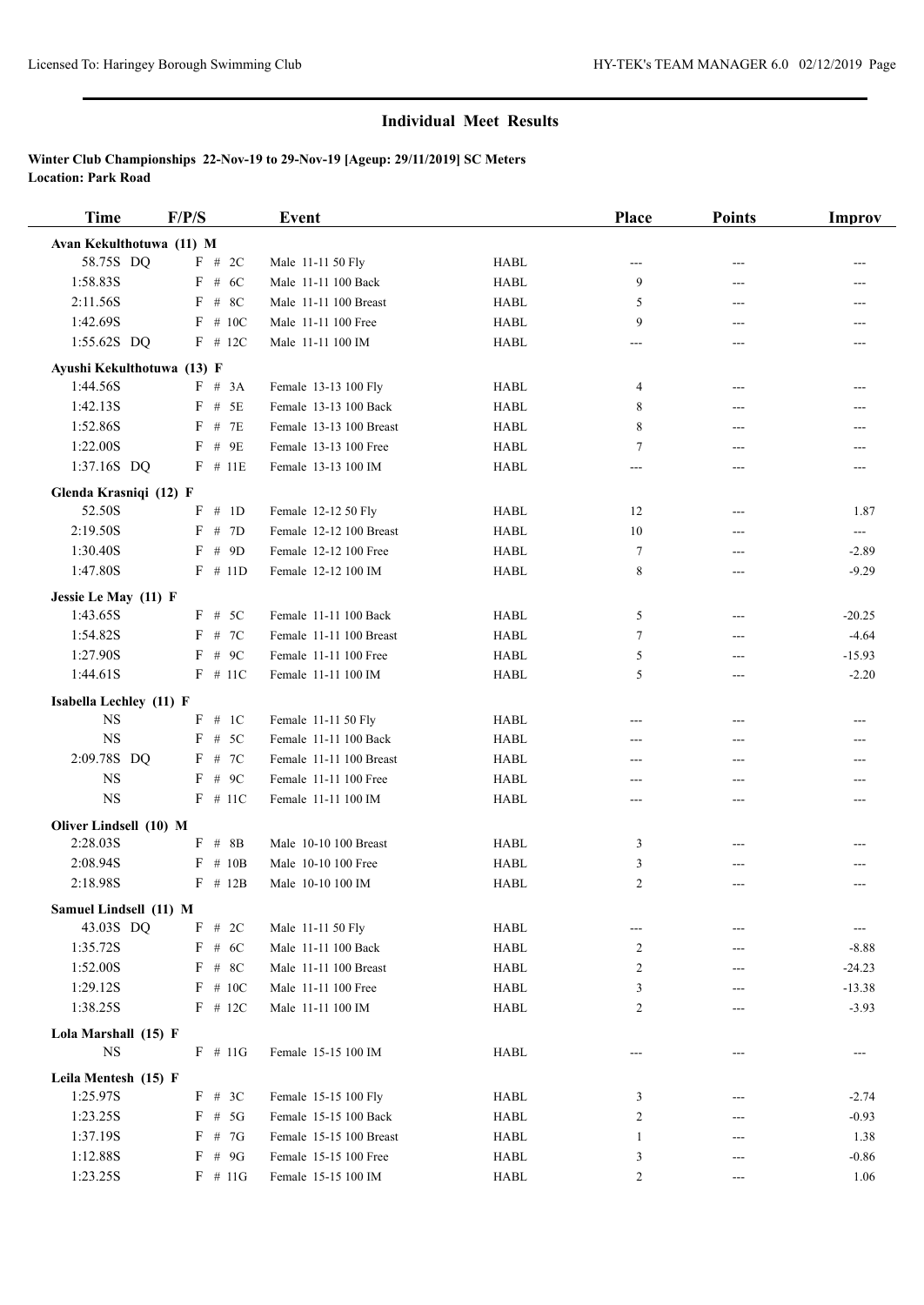| <b>Time</b>                      | F/P/S                |        | Event                     |                            | Place          | <b>Points</b> | Improv                              |
|----------------------------------|----------------------|--------|---------------------------|----------------------------|----------------|---------------|-------------------------------------|
| Frieda Miller (12) F             |                      |        |                           |                            |                |               |                                     |
| 48.56S                           | $F \# 1D$            |        | Female 12-12 50 Fly       | <b>HABL</b>                | 10             | ---           | $-2.25$                             |
| 1:46.78S                         | F                    | # $5D$ | Female 12-12 100 Back     | <b>HABL</b>                | 11             | ---           | 0.76                                |
| 1:59.96S DQ                      | F # 7D               |        | Female 12-12 100 Breast   | <b>HABL</b>                | ---            | ---           | $\sim$                              |
| 1:28.72S                         | $_{\rm F}$           | # 9D   | Female 12-12 100 Free     | <b>HABL</b>                | 6              | ---           | $-3.43$                             |
| 1:45.63S                         | $F$ # 11D            |        | Female 12-12 100 IM       | <b>HABL</b>                | 7              | ---           | $-1.18$                             |
| Clara Mistry (11) F              |                      |        |                           |                            |                |               |                                     |
| 43.53S                           | $F \# 1C$            |        | Female 11-11 50 Fly       | <b>HABL</b>                | 3              | ---           | 0.34                                |
| 1:34.97S                         | $F$ # 5C             |        | Female 11-11 100 Back     | <b>HABL</b>                | 4              | ---           | $-4.06$                             |
| 1:45.68S                         | $F$ # 7C             |        | Female 11-11 100 Breast   | <b>HABL</b>                | 4              | ---           | $-6.22$                             |
| 1:23.94S                         | F                    | # $9C$ | Female 11-11 100 Free     | <b>HABL</b>                | 4              | ---           | $-9.23$                             |
| 1:35.00S                         | $F$ # 11C            |        | Female 11-11 100 IM       | <b>HABL</b>                | 4              | ---           | 3.11                                |
|                                  |                      |        |                           |                            |                |               |                                     |
| Freya Mistry (15) F<br><b>NS</b> |                      |        | Female 15-15 100 Back     |                            |                |               |                                     |
| 1:26.78S                         | $F$ # 5G<br>$F$ # 9G |        |                           | <b>HABL</b><br><b>HABL</b> | ---            | ---           | $\hspace{0.05cm}---\hspace{0.05cm}$ |
| <b>NS</b>                        | $F \# 11G$           |        | Female 15-15 100 Free     |                            | 5              | ---           | $-6.51$                             |
|                                  |                      |        | Female 15-15 100 IM       | <b>HABL</b>                | ---            | ---           | ---                                 |
| Zacky Mistry (13) M              |                      |        |                           |                            |                |               |                                     |
| 1:43.60S                         | $F$ # 6E             |        | Male 13-13 100 Back       | <b>HABL</b>                | 9              | ---           | ---                                 |
| 1:40.22S                         | $F$ # 10E            |        | Male 13-13 100 Free       | <b>HABL</b>                | 12             | ---           | $-7.88$                             |
| 1:48.11S                         | $F$ # 12E            |        | Male 13-13 100 IM         | <b>HABL</b>                | 10             | ---           | ---                                 |
| Katy Mitchell (12) F             |                      |        |                           |                            |                |               |                                     |
| 41.54S                           | F # 1D               |        | Female 12-12 50 Fly       | <b>HABL</b>                | $\overline{4}$ | ---           | $-1.34$                             |
| 1:33.22S                         | F                    | # 5D   | Female 12-12 100 Back     | <b>HABL</b>                | 3              | ---           | $-3.85$                             |
| 1:50.50S                         | F # 7D               |        | Female 12-12 100 Breast   | <b>HABL</b>                | 5              | ---           | $-4.47$                             |
| 1:23.03S                         | $F$ # 9D             |        | Female 12-12 100 Free     | <b>HABL</b>                | 4              | ---           | $-6.90$                             |
| 1:34.47S                         | $F \# 11D$           |        | Female 12-12 100 IM       | <b>HABL</b>                | 3              | ---           | $-1.78$                             |
| Ziani Moreira Armstrong (11) M   |                      |        |                           |                            |                |               |                                     |
| 1:41.50S                         | F # 6C               |        | Male 11-11 100 Back       | <b>HABL</b>                | 4              | ---           | ---                                 |
| 1:32.16S                         | $F$ # 10C            |        | Male 11-11 100 Free       | <b>HABL</b>                | 4              | ---           | ---                                 |
| 1:42.83S                         | $F$ # 12C            |        | Male 11-11 100 IM         | <b>HABL</b>                | 3              | ---           | $-0.39$                             |
|                                  |                      |        |                           |                            |                |               |                                     |
| Ardit Morina (9) M<br>2:12.68S   | F # 8A               |        | Male 9 & Under 100 Breast | <b>HABL</b>                | $\overline{c}$ |               | $---$                               |
| 2:10.50S DQ                      | $F$ # 12A            |        | Male 9 & Under 100 IM     | HABL                       |                |               | ---                                 |
|                                  |                      |        |                           |                            |                |               |                                     |
| Alexander Mulvihill (13) M       |                      |        |                           |                            |                |               |                                     |
| 1:47.12S                         | $F$ # $4A$           |        | Male 13-13 100 Fly        | HABL                       | 8              | ---           |                                     |
| 1:26.62S                         | F                    | # $6E$ | Male 13-13 100 Back       | <b>HABL</b>                | 6              | ---           | $-0.11$                             |
| 1:33.62S                         | $F$ # $8E$           |        | Male 13-13 100 Breast     | <b>HABL</b>                | 3              | ---           | $-3.39$                             |
| 1:19.00S                         | $F$ # 10E            |        | Male 13-13 100 Free       | HABL                       | 10             |               | $-5.88$                             |
| 1:28.56S                         | $F$ # 12E            |        | Male 13-13 100 IM         | HABL                       | 8              | ---           | $-1.13$                             |
| Sabrina Nambaale (12) F          |                      |        |                           |                            |                |               |                                     |
| 54.66S                           | $F \# 1D$            |        | Female 12-12 50 Fly       | HABL                       | 13             | ---           |                                     |
| 1:53.50S DQ                      | F # 5D               |        | Female 12-12 100 Back     | HABL                       | ---            | ---           |                                     |
| 1:58.56S DQ                      | F # 7D               |        | Female 12-12 100 Breast   | HABL                       | ---            |               | ---                                 |
| 1:35.98S                         | $F \# 9D$            |        | Female 12-12 100 Free     | HABL                       | 11             | ---           | $-36.33$                            |
| 1:55.50S DQ                      | $F \# 11D$           |        | Female 12-12 100 IM       | HABL                       | ---            | ---           | $\hspace{0.05cm} \ldots$            |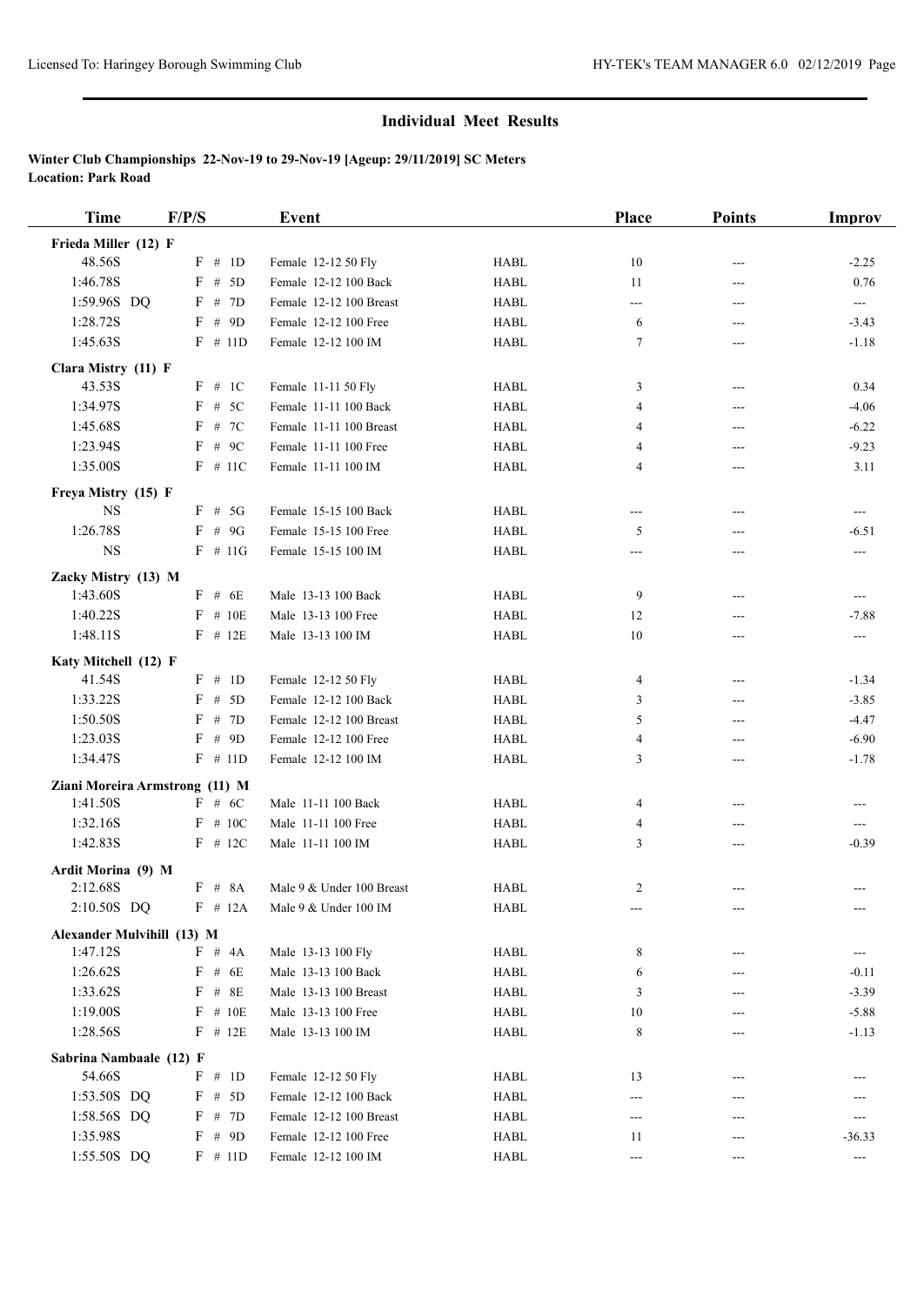| <b>Time</b>                | F/P/S |            | Event                       |             | <b>Place</b>   | <b>Points</b> | Improv                   |
|----------------------------|-------|------------|-----------------------------|-------------|----------------|---------------|--------------------------|
| Kevin Nezha (13) M         |       |            |                             |             |                |               |                          |
| 1:58.37S                   |       | F # 4A     | Male 13-13 100 Fly          | <b>HABL</b> | 9              | ---           |                          |
| 1:32.59S DQ                | $F$ # | 6E         | Male 13-13 100 Back         | <b>HABL</b> | ---            | ---           | ---                      |
| 1:41.50S DQ                |       | $F$ # 8E   | Male 13-13 100 Breast       | <b>HABL</b> | ---            | ---           | $---$                    |
| 1:18.88S                   |       | $F$ # 10E  | Male 13-13 100 Free         | <b>HABL</b> | 9              | ---           | $-5.00$                  |
| 1:32.44S                   |       | $F$ # 12E  | Male 13-13 100 IM           | <b>HABL</b> | 9              | ---           | $---$                    |
| Dina Paduraru (16) F       |       |            |                             |             |                |               |                          |
| 1:25.49S                   |       | $F \# 3D$  | Female 16 & Over 100 Fly    | <b>HABL</b> | 4              | $---$         | $-10.98$                 |
| 1:20.66S                   |       | $F \# 5H$  | Female 16 & Over 100 Back   | <b>HABL</b> | 3              | ---           | $-1.35$                  |
| 1:25.75S                   |       | F # 7H     | Female 16 & Over 100 Breast | <b>HABL</b> | $\overline{2}$ | ---           | $-2.81$                  |
| 1:06.94S                   |       | $F$ # 9H   | Female 16 & Over 100 Free   | <b>HABL</b> | 3              | ---           | $-1.46$                  |
| 1:18.32S                   |       | $F$ # 11H  | Female 16 & Over 100 IM     | <b>HABL</b> | 3              | ---           | $-4.51$                  |
| 2:49.38S                   |       | $F \# 13A$ | Female 16 & Over 200 IM     | <b>HABL</b> | 3              | ---           | $\hspace{0.05cm} \ldots$ |
| Luca Paduraru (12) M       |       |            |                             |             |                |               |                          |
| 1:31.75S                   |       | F # 6D     | Male 12-12 100 Back         | <b>HABL</b> | 3              | ---           | $-9.47$                  |
| 1:40.19S                   | F     | # 8D       | Male 12-12 100 Breast       | <b>HABL</b> | $\overline{c}$ | ---           | $-9.50$                  |
| 1:21.45S                   |       | $F \# 10D$ | Male 12-12 100 Free         | <b>HABL</b> | 3              | ---           | $-7.44$                  |
|                            |       |            |                             |             |                |               |                          |
| Eric Paronikyan (12) M     |       |            |                             |             |                |               |                          |
| 2:19.40S DQ                |       | F # 6D     | Male 12-12 100 Back         | <b>HABL</b> | ---            | ---           | ---                      |
| 1:58.16S                   |       | $F \# 10D$ | Male 12-12 100 Free         | <b>HABL</b> | 11             | ---           | ---                      |
| 2:36.13S                   |       | $F \# 12D$ | Male 12-12 100 IM           | <b>HABL</b> | 7              | ---           | $---$                    |
| Stefan Paronikyan (16) M   |       |            |                             |             |                |               |                          |
| 1:22.47S                   |       | F # 6H     | Male 16 & Over 100 Back     | <b>HABL</b> | 5              | $---$         | 0.55                     |
| 1:27.68S                   | F     | $#$<br>8H  | Male 16 & Over 100 Breast   | <b>HABL</b> | 5              | ---           | $-2.52$                  |
| 1:10.31S                   | F     | # 10H      | Male 16 & Over 100 Free     | <b>HABL</b> | 5              | ---           | 2.94                     |
| 1:20.00S                   |       | $F$ # 12H  | Male 16 & Over 100 IM       | <b>HABL</b> | $\overline{4}$ | ---           | 0.06                     |
| Ane Pedraza-Eguia (8) F    |       |            |                             |             |                |               |                          |
| 2:20.06S                   |       | $F \# 7A$  | Female 9 & Under 100 Breast | <b>HABL</b> | 3              | ---           | ---                      |
| 1:51.13S                   |       | F # 9A     | Female 9 & Under 100 Free   | <b>HABL</b> | 4              | ---           |                          |
| Jason Pedraza-Eguia (10) M |       |            |                             |             |                |               |                          |
| 2:17.56S                   |       | $F$ # 8B   | Male 10-10 100 Breast       | <b>HABL</b> | 2              |               | ---                      |
| 1:45.06S                   |       | $F$ # 10B  | Male 10-10 100 Free         | <b>HABL</b> | $\overline{c}$ | ---           | $-0.14$                  |
| Rose Pepperday (18) F      |       |            |                             |             |                |               |                          |
| 1:11.43S                   |       | F # 3D     | Female 16 & Over 100 Fly    | <b>HABL</b> | $\mathbf{1}$   |               | $-0.35$                  |
| 1:14.41S                   | F     | # 5H       | Female 16 & Over 100 Back   | <b>HABL</b> | $\overline{c}$ | ---           | 1.79                     |
| 1:25.25S                   |       | $F$ # 7H   | Female 16 & Over 100 Breast | HABL        | 1              |               | 2.54                     |
| 1:04.50S                   |       | $F$ # 9H   | Female 16 & Over 100 Free   | HABL        | 1              | ---           | 0.41                     |
| 1:14.44S                   |       | $F$ # 11H  | Female 16 & Over 100 IM     | HABL        | $\overline{c}$ | ---           | 0.01                     |
| 2:36.47S                   |       | $F \# 13A$ | Female 16 & Over 200 IM     | <b>HABL</b> | 1              | ---           | 3.14                     |
| Ruben Poulier (12) M       |       |            |                             |             |                |               |                          |
| 48.24S                     |       | F # 2D     | Male 12-12 50 Fly           | HABL        | 6              | ---           | $-1.99$                  |
| 1:46.69S                   |       | F # 6D     | Male 12-12 100 Back         | HABL        | 9              | ---           | 1.01                     |
| 1:56.15S DQ                |       | $F$ # 8D   | Male 12-12 100 Breast       | <b>HABL</b> |                |               | ---                      |
| 1:32.07S DQ                |       | $F \# 10D$ | Male 12-12 100 Free         | HABL        | ---            | ---           | ---                      |
| 1:49.21S DQ                |       | $F$ # 12D  | Male 12-12 100 IM           | HABL        | ---            |               | ---                      |
|                            |       |            |                             |             |                |               |                          |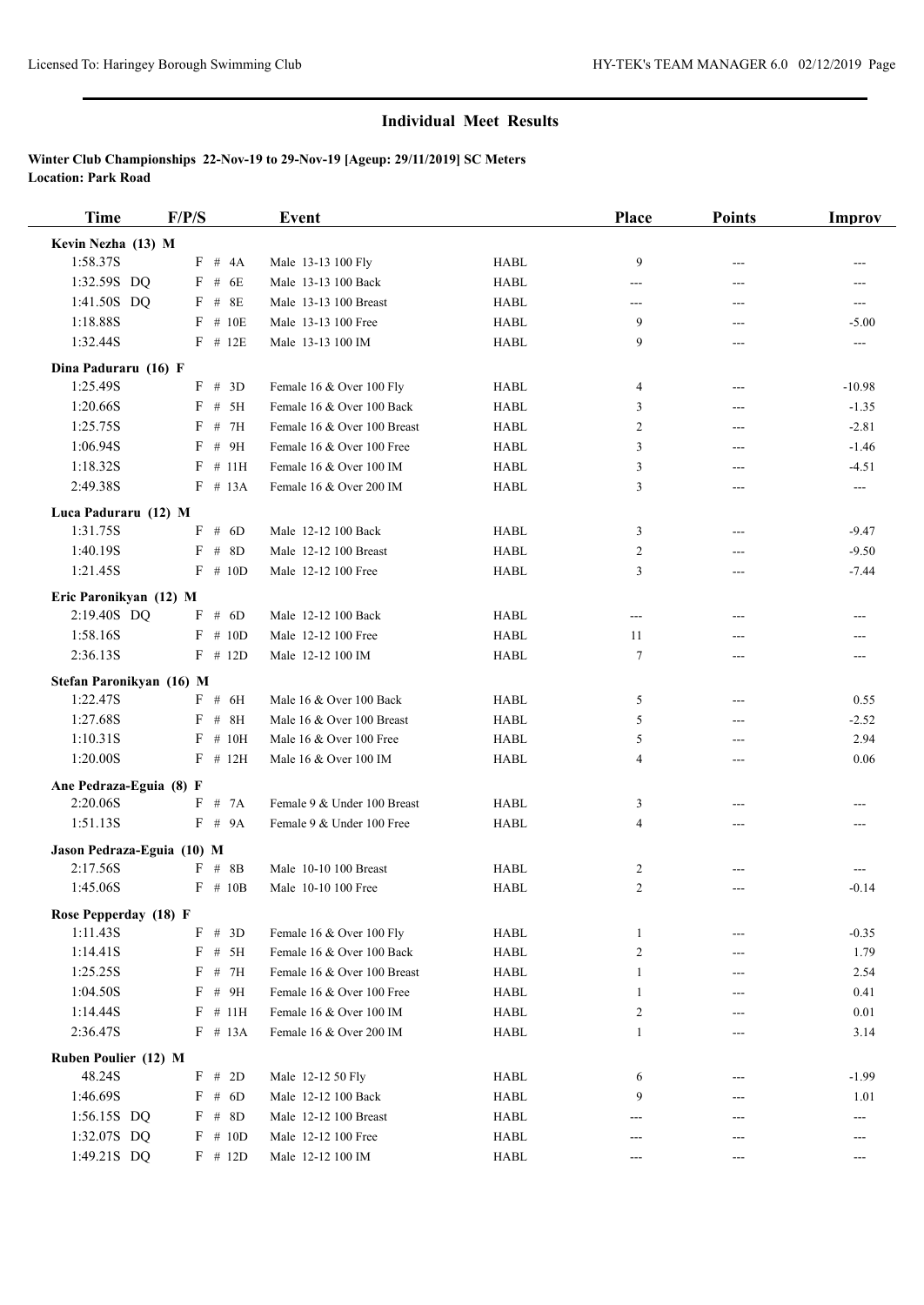| <b>Time</b>                    | F/P/S                 | <b>Event</b>                |             | Place          | <b>Points</b> | <b>Improv</b>                       |
|--------------------------------|-----------------------|-----------------------------|-------------|----------------|---------------|-------------------------------------|
| Francesca Poulton (12) F       |                       |                             |             |                |               |                                     |
| $_{\rm NS}$                    | F # 1D                | Female 12-12 50 Fly         | <b>HABL</b> | ---            | ---           | ---                                 |
| <b>NS</b>                      | $\mathbf F$<br># $5D$ | Female 12-12 100 Back       | <b>HABL</b> | ---            | ---           | ---                                 |
| <b>NS</b>                      | # 7D<br>F             | Female 12-12 100 Breast     | <b>HABL</b> | ---            | $---$         | ---                                 |
| <b>NS</b>                      | $F$ # 9D              | Female 12-12 100 Free       | <b>HABL</b> | ---            | ---           | ---                                 |
| <b>NS</b>                      | $F$ # 11D             | Female 12-12 100 IM         | <b>HABL</b> | ---            | ---           | ---                                 |
| Maya Qassam (9) F              |                       |                             |             |                |               |                                     |
| 58.07S                         | F # 1A                | Female 9 & Under 50 Fly     | <b>HABL</b> | -1             | $---$         | $-1.28$                             |
| <b>DQ</b>                      | F # 5A                | Female 9 & Under 100 Back   | <b>HABL</b> | ---            | ---           | ---                                 |
| 2:39.50S                       | F # 7A                | Female 9 & Under 100 Breast | <b>HABL</b> | 4              | ---           | $---$                               |
| 2:05.16S                       | F # 9A                | Female 9 & Under 100 Free   | <b>HABL</b> | 5              | ---           | ---                                 |
|                                |                       |                             |             |                |               |                                     |
| Sara Qassam (16) F<br>1:41.25S | F # 3D                | Female 16 & Over 100 Fly    | <b>HABL</b> | 6              | $---$         | 4.39                                |
| 1:27.81S                       | $F$ # 5H              | Female 16 & Over 100 Back   | <b>HABL</b> | 4              | ---           | 3.35                                |
| <b>NS</b>                      | $F$ # 7H              | Female 16 & Over 100 Breast | <b>HABL</b> |                |               |                                     |
| <b>NS</b>                      | $F$ # 9H              | Female 16 & Over 100 Free   | <b>HABL</b> | ---<br>---     | ---<br>---    | ---<br>---                          |
|                                |                       |                             |             |                |               |                                     |
| Ambirojah Rajaloo (13) F       |                       |                             |             |                |               |                                     |
| $_{\rm NS}$                    | $F$ # 5E              | Female 13-13 100 Back       | <b>HABL</b> | ---            | ---           | $\hspace{0.05cm}---\hspace{0.05cm}$ |
| 1:45.62S                       | $F$ # 7E              | Female 13-13 100 Breast     | <b>HABL</b> | 4              | ---           | $-1.47$                             |
| 1:20.78S                       | $F$ # 9E              | Female 13-13 100 Free       | <b>HABL</b> | 5              | ---           | $-1.09$                             |
| $_{\rm NS}$                    | $F$ # 11E             | Female 13-13 100 IM         | <b>HABL</b> | ---            | ---           | $\hspace{0.05cm}---\hspace{0.05cm}$ |
| Francesca Rattigan (12) F      |                       |                             |             |                |               |                                     |
| 39.00S                         | F # 1D                | Female 12-12 50 Fly         | <b>HABL</b> | $\overline{c}$ | $---$         | 4.58                                |
| 1:29.52S                       | F # 5D                | Female 12-12 100 Back       | <b>HABL</b> | $\overline{c}$ | ---           | 4.92                                |
| Elizabeth Reed (14) F          |                       |                             |             |                |               |                                     |
| 1:19.41S                       | $F$ # 3B              | Female 14-14 100 Fly        | <b>HABL</b> | $\overline{c}$ | ---           | $-2.31$                             |
| 1:14.87S                       | $F$ # 5F              | Female 14-14 100 Back       | <b>HABL</b> | 1              | ---           | $-1.76$                             |
| 1:36.22S                       | # 7F<br>F             | Female 14-14 100 Breast     | <b>HABL</b> | $\overline{c}$ | ---           | $-8.69$                             |
| 1:09.60S                       | $#$ 9F<br>F           | Female 14-14 100 Free       | HABL        | 3              | ---           | $-3.51$                             |
| 1:20.44S                       | $F$ # 11F             | Female 14-14 100 IM         | <b>HABL</b> | 3              | ---           | $-2.65$                             |
| Luca Ridard (12) M             |                       |                             |             |                |               |                                     |
| 35.08S                         | F # 2D                | Male 12-12 50 Fly           | <b>HABL</b> | 1              | $---$         | $-1.42$                             |
| 1:20.77S                       | $F$ # 6D              | Male 12-12 100 Back         | HABL        | 1              | ---           | 2.77                                |
| 1:28.81S                       | $F$ # 8D              | Male 12-12 100 Breast       | HABL        | 1              |               | $-4.39$                             |
| 1:07.34S                       | $F$ # 10D             | Male 12-12 100 Free         | HABL        | 1              |               | $-0.45$                             |
| 1:19.86S                       | $F$ # 12D             | Male 12-12 100 IM           | <b>HABL</b> | 1              |               | 0.66                                |
| Lilli Robertson (11) F         |                       |                             |             |                |               |                                     |
| 1:55.28S                       | F # 7C                | Female 11-11 100 Breast     | HABL        | 8              |               | $-22.07$                            |
| 1:38.87S                       | $F$ # 9C              | Female 11-11 100 Free       | HABL        | 10             |               | $-27.54$                            |
|                                |                       |                             |             |                | ---           |                                     |
| Millie Roxburgh (11) F         |                       |                             |             |                |               |                                     |
| 1:52.53S                       | F # 7C                | Female 11-11 100 Breast     | HABL        | 6              | ---           |                                     |
| 1:38.44S                       | F # 9C                | Female 11-11 100 Free       | HABL        | 9              | ---           |                                     |
| 1:59.57S                       | $F \# 11C$            | Female 11-11 100 IM         | HABL        | 8              | ---           | ---                                 |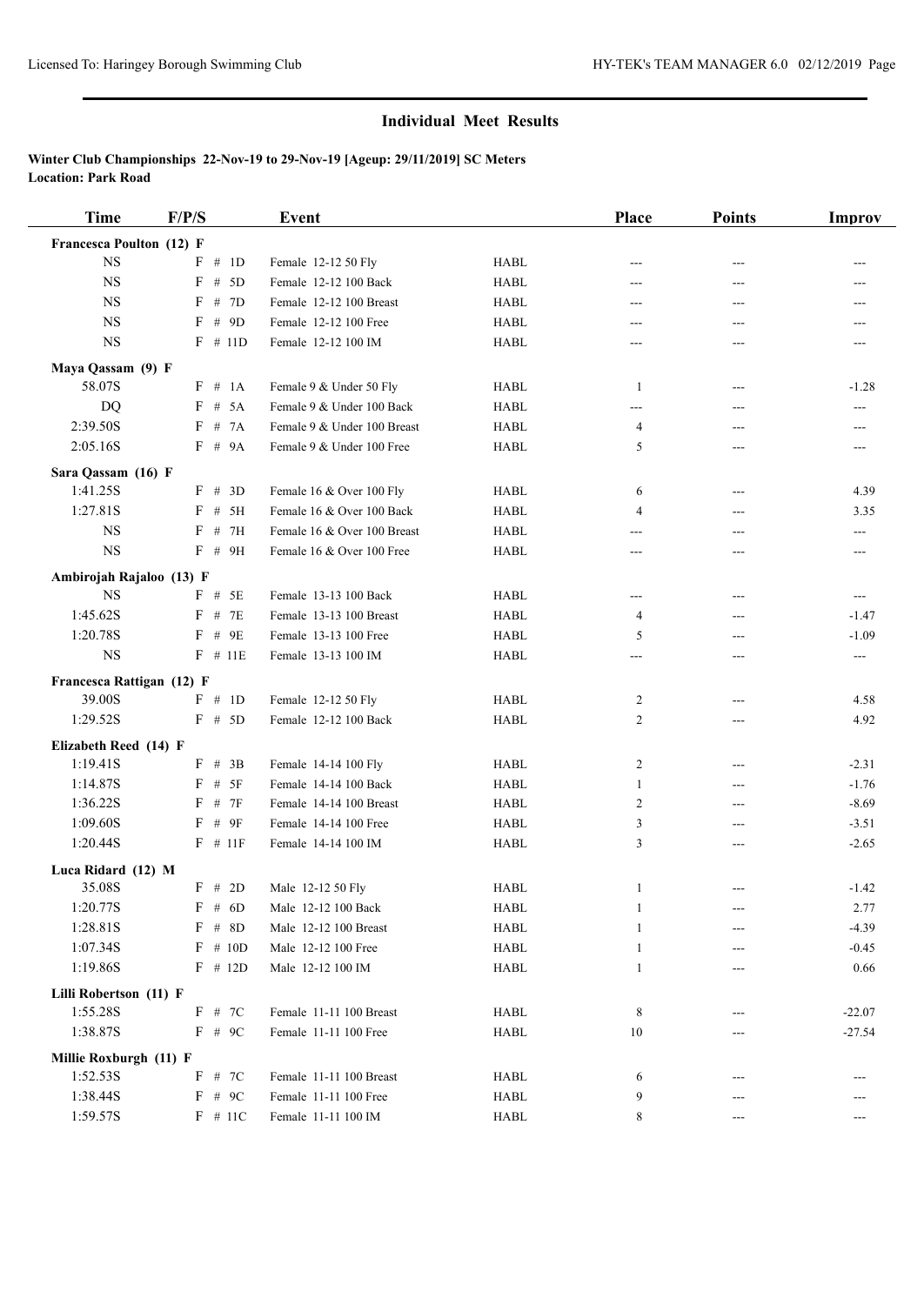| <b>Time</b>                     | F/P/S       | Event                       |             | <b>Place</b>   | <b>Points</b> | <b>Improv</b> |
|---------------------------------|-------------|-----------------------------|-------------|----------------|---------------|---------------|
| Georgina Saltmarsh (10) F       |             |                             |             |                |               |               |
| 50.90S                          | F # 1B      | Female 10-10 50 Fly         | <b>HABL</b> | 2              |               | $-4.70$       |
| 1:41.00S DQ                     | $F$ # 5B    | Female 10-10 100 Back       | <b>HABL</b> | ---            | ---           | $\sim$ $\sim$ |
| 1:52.76S                        | F # 7B      | Female 10-10 100 Breast     | <b>HABL</b> | -1             | $---$         | $-19.36$      |
| 1:37.30S                        | $F$ # 9B    | Female 10-10 100 Free       | <b>HABL</b> | 1              | ---           | $-20.28$      |
| 1:46.71S                        | $F \# 11B$  | Female 10-10 100 IM         | <b>HABL</b> | 2              | ---           | $-4.09$       |
| Carolina Samur (13) F           |             |                             |             |                |               |               |
| <b>NS</b>                       | F # 3A      | Female 13-13 100 Fly        | <b>HABL</b> | ---            | $---$         | $---$         |
| <b>NS</b>                       | $F \# 5E$   | Female 13-13 100 Back       | <b>HABL</b> | ---            | ---           | $\cdots$      |
| 1:55.65S                        | # 7E<br>F   | Female 13-13 100 Breast     | <b>HABL</b> | 10             | ---           | 2.47          |
| 1:27.50S                        | $F$ # 9E    | Female 13-13 100 Free       | <b>HABL</b> | 10             | ---           | 4.44          |
| 1:41.72S                        | $F$ # 11E   | Female 13-13 100 IM         | <b>HABL</b> | 7              | ---           | 6.07          |
|                                 |             |                             |             |                |               |               |
| Sasha Shute (17) F              |             |                             |             |                |               |               |
| 1:12.07S                        | F # 3D      | Female 16 & Over 100 Fly    | <b>HABL</b> | 2              | $---$         | 0.33          |
| 1:11.46S                        | F # 5H      | Female 16 & Over 100 Back   | <b>HABL</b> | $\mathbf{1}$   | ---           | 1.33          |
| 1:26.06S                        | F<br># 7H   | Female 16 & Over 100 Breast | <b>HABL</b> | 3              | ---           | $-3.72$       |
| 1:05.09S                        | # 9H<br>F   | Female 16 & Over 100 Free   | <b>HABL</b> | 2              | $---$         | 0.44          |
| 1:12.47S                        | $F$ # 11H   | Female 16 & Over 100 IM     | <b>HABL</b> | 1              | ---           | $-0.69$       |
| 2:37.36S                        | $F$ # 13A   | Female 16 & Over 200 IM     | <b>HABL</b> | $\overline{c}$ | ---           | $-7.58$       |
| <b>Charlotte Skinner</b> (11) F |             |                             |             |                |               |               |
| 42.67S                          | F # 1C      | Female 11-11 50 Fly         | <b>HABL</b> | 2              | ---           | $-3.83$       |
| 1:30.57S                        | $F \# 5C$   | Female 11-11 100 Back       | <b>HABL</b> | 2              | $---$         | $---$         |
| James Smeaton (12) M            |             |                             |             |                |               |               |
| 43.88S                          | # $2D$<br>F | Male 12-12 50 Fly           | <b>HABL</b> | 4              | $---$         | 1.22          |
| 1:31.12S                        | F<br># $6D$ | Male 12-12 100 Back         | <b>HABL</b> | 2              | ---           | 2.58          |
| 1:49.16S                        | # 8D<br>F   | Male 12-12 100 Breast       | <b>HABL</b> | 6              | ---           | $-7.65$       |
| 1:17.10S                        | $F \# 10D$  | Male 12-12 100 Free         | <b>HABL</b> | 2              | ---           | $-4.88$       |
| 1:31.92S                        | $F$ # 12D   | Male 12-12 100 IM           | <b>HABL</b> | $\overline{c}$ | ---           | $-4.80$       |
|                                 |             |                             |             |                |               |               |
| Sebastian Smeaton (12) M        |             |                             |             |                |               |               |
| 44.55S                          | F # 2D      | Male 12-12 50 Fly           | <b>HABL</b> | 5              | $---$         | $-5.37$       |
| 1:33.72S                        | F # 6D      | Male 12-12 100 Back         | <b>HABL</b> | 5              | ---           | $-9.53$       |
| 1:48.60S                        | $F$ # 8D    | Male 12-12 100 Breast       | <b>HABL</b> | 5              | ---           | $-7.91$       |
| 1:24.25S                        | $F \# 10D$  | Male 12-12 100 Free         | <b>HABL</b> | 5              |               | $-0.28$       |
| 1:35.77S                        | $F$ # 12D   | Male 12-12 100 IM           | HABL        | 3              | $---$         | $-0.69$       |
| Erin Smith (12) F               |             |                             |             |                |               |               |
| 1:44.97S                        | F # 5D      | Female 12-12 100 Back       | HABL        | 9              | ---           | $-6.53$       |
| 1:49.03S                        | F # 7D      | Female 12-12 100 Breast     | <b>HABL</b> | 4              |               | $-5.79$       |
| 1:33.19S                        | $F$ # 9D    | Female 12-12 100 Free       | HABL        | 10             |               | $-1.29$       |
| Jonah Smith (13) M              |             |                             |             |                |               |               |
| 2:00.94S                        | $F$ # 8E    | Male 13-13 100 Breast       | HABL        | 9              |               |               |
| 1:43.69S                        | $F \# 10E$  | Male 13-13 100 Free         | HABL        | 13             |               |               |
| Rowan Stevenson (13) F          |             |                             |             |                |               |               |
| 1:25.93S                        | F # 3A      | Female 13-13 100 Fly        |             |                |               |               |
|                                 | $F$ # $5E$  | Female 13-13 100 Back       | HABL        | 1<br>1         |               |               |
| 1:22.65S                        |             |                             | HABL        |                |               | 0.13          |
| 1:40.28S                        | # 7E<br>F   | Female 13-13 100 Breast     | HABL        | 3              |               | $-3.22$       |
| 1:10.47S                        | $F$ # 9E    | Female 13-13 100 Free       | HABL        | 1              |               | $-0.63$       |
| 1:24.06S                        | $F$ # 11E   | Female 13-13 100 IM         | HABL        | $\mathbf{1}$   | ---           | $-5.39$       |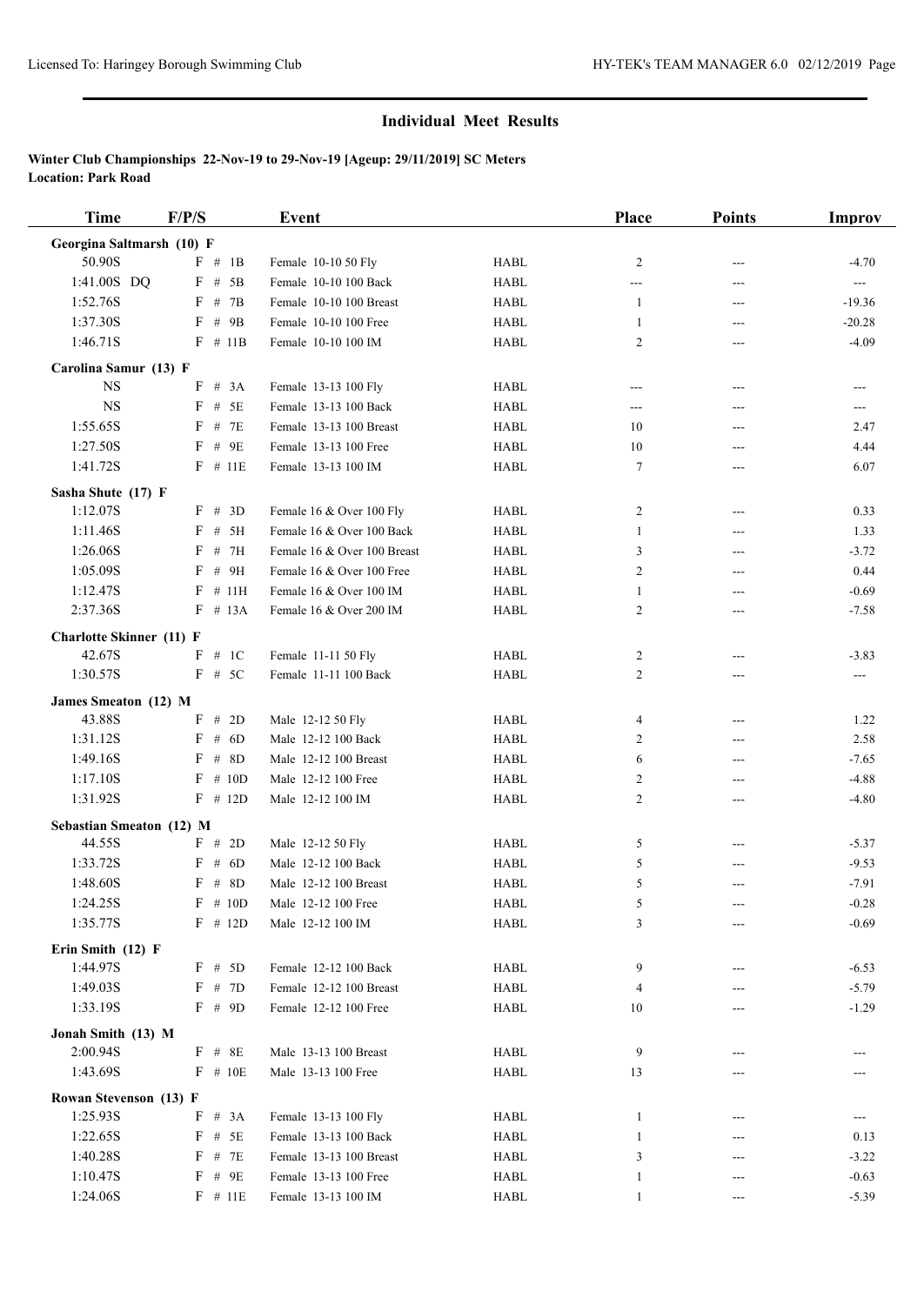| <b>Time</b>                     | F/P/S        | Event                       |                                | Place        | <b>Points</b> | <b>Improv</b>              |
|---------------------------------|--------------|-----------------------------|--------------------------------|--------------|---------------|----------------------------|
| Aidan Sweet Purcell (13) M      |              |                             |                                |              |               |                            |
| 1:37.30S                        | F # 4A       | Male 13-13 100 Fly          | <b>HABL</b>                    | $\tau$       | ---           | ---                        |
| 1:31.79S                        | $F$ # 6E     | Male 13-13 100 Back         | <b>HABL</b>                    | $\tau$       | ---           | ---                        |
| 1:34.00S                        | $F$ # 8E     | Male 13-13 100 Breast       | <b>HABL</b>                    | 4            | ---           | $-8.03$                    |
| 1:14.68S                        | $F$ # 10E    | Male 13-13 100 Free         | <b>HABL</b>                    | 7            | ---           | $-2.29$                    |
| 1:27.56S                        | $F$ # 12E    | Male 13-13 100 IM           | <b>HABL</b>                    | 7            | ---           | $-6.92$                    |
| Cody Sweet Purcell (11) M       |              |                             |                                |              |               |                            |
| 46.06S                          | F # 2C       | Male 11-11 50 Fly           | <b>HABL</b>                    | 2            | ---           | $-3.76$                    |
| 1:46.78S                        | $F$ # 6C     | Male 11-11 100 Back         | <b>HABL</b>                    | 5            | ---           | $-2.39$                    |
| 2:01.88S                        | $F$ # 8C     | Male 11-11 100 Breast       | <b>HABL</b>                    | 4            | $---$         | $\overline{a}$             |
| 1:33.00S                        | $F$ # 10C    | Male 11-11 100 Free         | <b>HABL</b>                    | 5            | ---           | $-0.91$                    |
| 1:45.79S DQ                     | $F$ # 12C    | Male 11-11 100 IM           | <b>HABL</b>                    | ---          | ---           | ---                        |
|                                 |              |                             |                                |              |               |                            |
| Theo Sze (13) M<br>1:39.17S     | $F$ # 8E     | Male 13-13 100 Breast       | <b>HABL</b>                    | 8            | ---           | 2.47                       |
| 1:24.50S                        | $F$ # 10E    | Male 13-13 100 Free         | <b>HABL</b>                    | 11           | ---           | 1.80                       |
|                                 |              |                             |                                |              |               |                            |
| Tamsin Teixido-Kieser (13) F    |              |                             |                                |              |               |                            |
| <b>NS</b>                       | F # 3A       | Female 13-13 100 Fly        | <b>HABL</b>                    | ---          | ---           |                            |
| <b>NS</b>                       | $F$ # 5E     | Female 13-13 100 Back       | <b>HABL</b>                    | $---$        | $---$         | ---                        |
| 2:29.00S                        | $F$ # 7E     | Female 13-13 100 Breast     | <b>HABL</b>                    | 11           | $---$         | ---                        |
| 1:46.56S                        | $F$ # 9E     | Female 13-13 100 Free       | <b>HABL</b>                    | 13           | ---           | ---                        |
| $_{\rm NS}$                     | $F$ # 11E    | Female 13-13 100 IM         | <b>HABL</b>                    | ---          | $---$         | $---$                      |
| Zalan Tornay (10) M             |              |                             |                                |              |               |                            |
| 43.85S                          | $F$ # 2B     | Male 10-10 50 Fly           | <b>HABL</b>                    | 1            | ---           | $-0.21$                    |
| 1:41.29S                        | $F$ # 6B     | Male 10-10 100 Back         | <b>HABL</b>                    | 1            | ---           | $-4.38$                    |
| 1:46.53S                        | $F$ # 8B     | Male 10-10 100 Breast       | <b>HABL</b>                    | 1            | $---$         | $-2.40$                    |
| 1:23.21S                        | $F \# 10B$   | Male 10-10 100 Free         | <b>HABL</b>                    | $\mathbf{1}$ | ---           | $-10.97$                   |
| 1:34.91S                        | $F$ # 12B    | Male 10-10 100 IM           | <b>HABL</b>                    | 1            | ---           | $-3.00$                    |
| Kathryn Van Der Knaap (10) F    |              |                             |                                |              |               |                            |
| 54.82S                          | F # 1B       | Female 10-10 50 Fly         | <b>HABL</b>                    | 4            | ---           | $-2.18$                    |
| 1:55.24S                        | $F$ # 5B     | Female 10-10 100 Back       | <b>HABL</b>                    | 5            | ---           | $-0.45$                    |
| <b>NS</b>                       | $F$ # 7B     | Female 10-10 100 Breast     | <b>HABL</b>                    | ---          |               | $\qquad \qquad \text{---}$ |
| <b>NS</b>                       | $F$ # 9B     | Female 10-10 100 Free       | <b>HABL</b>                    | ---          | ---           | $---$                      |
| 1:57.19S                        | $F \# 11B$   | Female 10-10 100 IM         | <b>HABL</b>                    | 5            |               | $-1.25$                    |
| Gael Vazquez Tunez (13) M       |              |                             |                                |              |               |                            |
| 1:20.25S                        | F # 4A       | Male 13-13 100 Fly          | ${\rm H}{\bf A}{\bf B}{\bf L}$ | 2            |               | $-16.81$                   |
| 1:19.94S                        | $F$ # 6E     | Male 13-13 100 Back         | <b>HABL</b>                    | 2            |               | $-2.33$                    |
| 1:26.53S                        | $F$ # 8E     | Male 13-13 100 Breast       | <b>HABL</b>                    | 1            | ---           | $-7.74$                    |
| 1:08.43S                        | $F$ # 10E    | Male 13-13 100 Free         | <b>HABL</b>                    | 2            |               | $-2.03$                    |
| $_{\rm NS}$                     | $F$ # 12E    | Male 13-13 100 IM           | <b>HABL</b>                    |              |               | $\hspace{0.05cm} \ldots$   |
| Andrew Vizitiu (14) M           |              |                             |                                |              |               |                            |
| 1:19.18S                        | $F$ # 4B     | Male 14-14 100 Fly          | HABL                           | 4            |               | $---$                      |
| 1:28.78S                        | $F$ # $8F$   | Male 14-14 100 Breast       | HABL                           | 2            |               | 0.71                       |
| 1:04.19S                        | $F$ # 10F    | Male 14-14 100 Free         | HABL                           | 2            |               | $-2.06$                    |
| <b>NS</b>                       | $F$ # 12 $F$ | Male 14-14 100 IM           | HABL                           | $---$        | ---           | $---$                      |
|                                 |              |                             |                                |              |               |                            |
| Lily Walker (16) F<br><b>NS</b> | $F$ # 5H     | Female 16 & Over 100 Back   | HABL                           |              | ---           |                            |
| $_{\rm NS}$                     | $F$ # 7H     | Female 16 & Over 100 Breast | <b>HABL</b>                    |              |               |                            |
| <b>NS</b>                       | F # 9H       | Female 16 & Over 100 Free   | <b>HABL</b>                    |              |               | $---$                      |
|                                 |              |                             |                                | $---$        | ---           |                            |